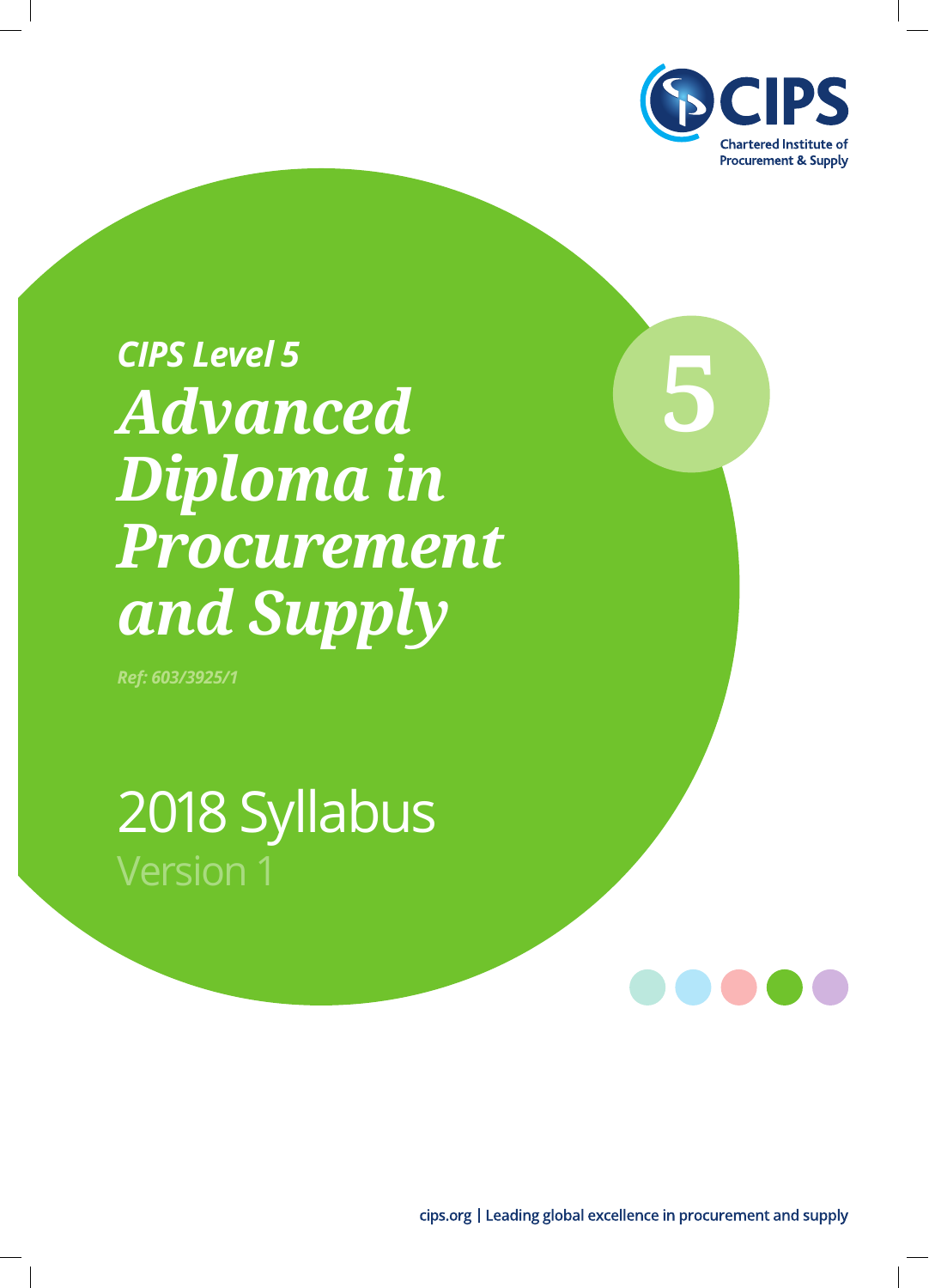## *Your qualifıcation*

CIPS qualifications are regulated internationally to ensure we offer a recognised, professional standard in procurement and supply. CIPS Level 5\* Advanced Diploma in Procurement and Supply is a vocationally related professional qualification. Formal recognition is included within the regulatory frameworks of an increasing number of countries such as the UK (England, Wales and Northern Ireland), UAE (including Dubai) and Africa (including Zambia). Further information on this recognition and the details of corresponding qualifications levels for other international qualifications frameworks are detailed on our website. CIPS members can have the confidence in our regulated qualifications, which reliably indicate the standard of knowledge, skills and understanding that you, as a learner, are required to demonstrate.

A vocationally related qualification, the Level 5 Advanced Diploma is designed for individuals working at or aspiring to the Managerial and Professional levels of the CIPS Global Standard for Procurement and Supply. The Advanced Diploma is designed for the more experienced members of the profession who are expected to develop, improve and fulfill functional business objectives and also formulate direction.

The required knowledge and skills are developed as learners perform practical, work-related tasks with a focus on how to deal with key aspects of risk in supply chains and mitigation of those risks; processing and evaluating contracts and the impact of legal implications and non-conformance of contracts. On completion of this qualification you can expect to improve your overall organisational procurement and supply performance to fulfil your organisational objectives.





*\* Refers to levels within the UK RQF. Other regulatory bodies may have different corresponding levels*

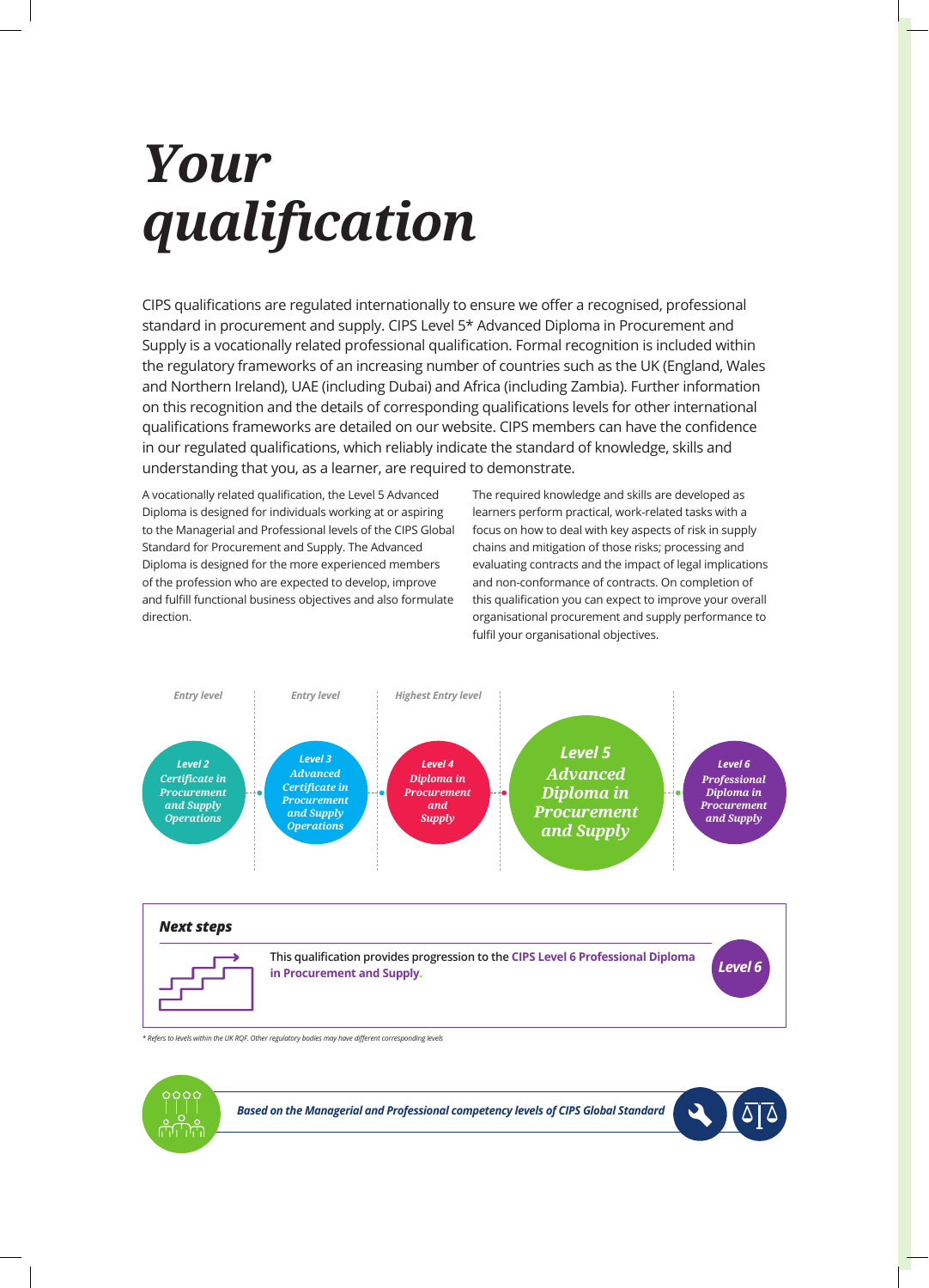### *What will I study?*

### *Five CORE modules make up 42 of the required credits*



### *Choose three ELECTIVE modules to make up the final 18 remaining credits*

| 6 credits                                                                                                                                                                                                                                                                                                                                                                      |
|--------------------------------------------------------------------------------------------------------------------------------------------------------------------------------------------------------------------------------------------------------------------------------------------------------------------------------------------------------------------------------|
| 6 credits                                                                                                                                                                                                                                                                                                                                                                      |
| 6 credits                                                                                                                                                                                                                                                                                                                                                                      |
| 6 credits                                                                                                                                                                                                                                                                                                                                                                      |
| 6 credits                                                                                                                                                                                                                                                                                                                                                                      |
| 6 credits                                                                                                                                                                                                                                                                                                                                                                      |
|                                                                                                                                                                                                                                                                                                                                                                                |
| <b>ELECTIVE Level 5 Category Management (L5M6)</b><br><b>ELECTIVE Level 5 Advanced Negotiation (L5M15)</b><br>ELECTIVE Level 5 Achieving Competitive Advantage Through the Supply Chain (L5M7)<br><b>ELECTIVE Level 5 Project and Change Management (L5M8)</b><br><b>ELECTIVE Level 5 Operations Management (L5M9)</b><br><b>ELECTIVE Level 5 Logistics Management (L5M10)</b> |

*Who is it for?* 

Provides senior buyers, contract and supply chain managers with the expertise to improve organisational procurement and to fulfil organisational objectives. It gives you the knowledge base to reduce cost, improve quality and timescales, manage the supply chain and deal with legal issues.

### *What will I learn?*

Building on the practical knowledge and understanding gained at CIPS Level 4 Diploma in Procurement and Supply you will develop a higher level of practical, theoretical and technical knowledge and understanding of procurement and supply. Your learning will focus on how to deal with key aspects of risk in supply chains and mitigation of those risks; processing and evaluating contracts and the impact of legal implications when contracts are breached.

On completion of this qualification you can expect to improve your overall organisational procurement and supply performance to fulfil your organisational objectives.

### *Entry requirements*

You will need to have achieved the CIPS Level 4 Diploma in Procurement and Supply.

### *Credit values*

To gain a qualification you are required to complete a total number of credits. This is a way of quantifying the required number of study hours. 1 credit is equivalent to 10 hours of study. Each module is given a credit value of 6 or 12 credits.

*Total credits required for completion* **60**

**18 Credits made up** 

**60 Credits required for** 

**of your choice of ELECTIVE modules**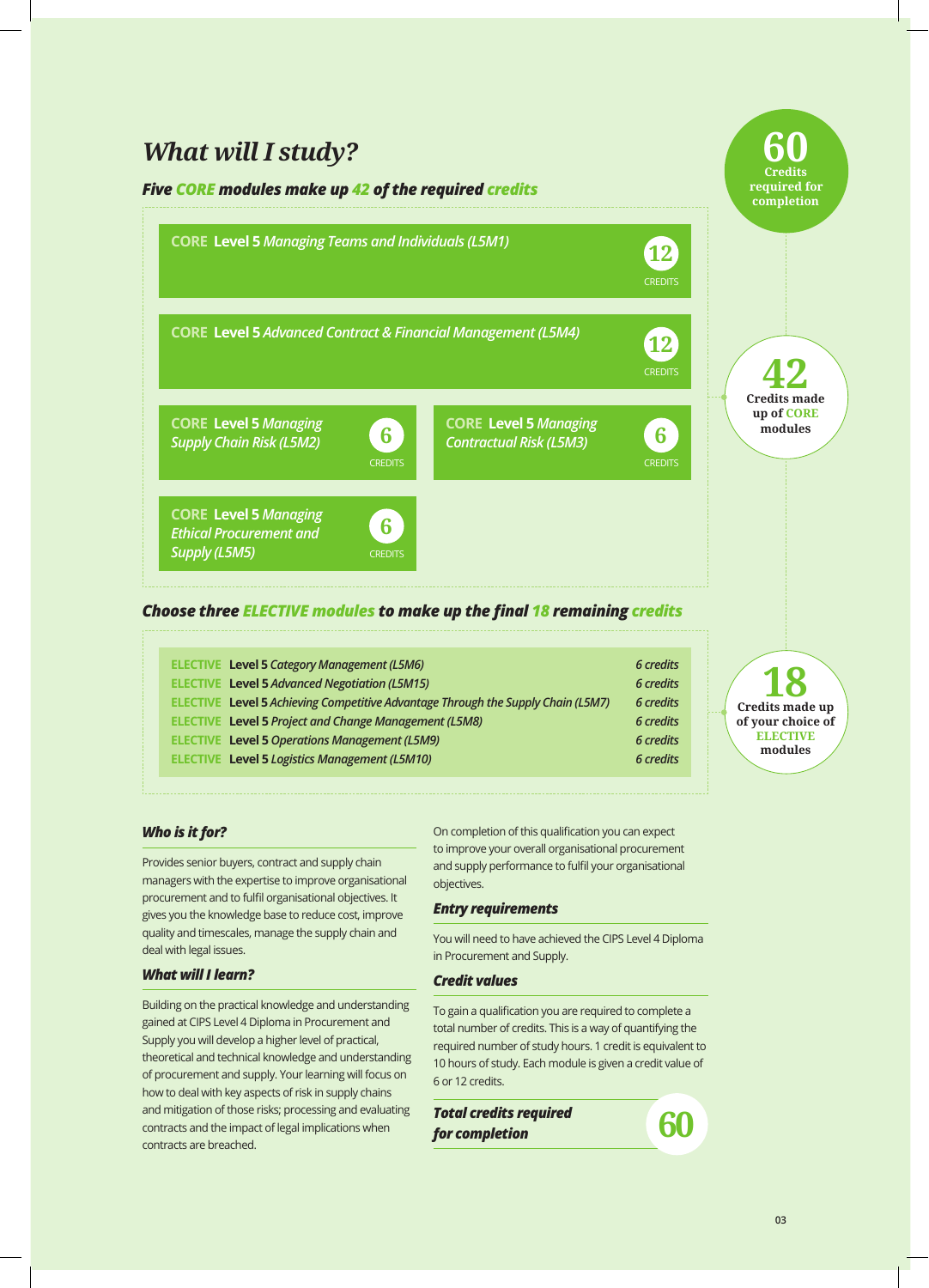## *About our exams and your study commitments*

### *Objective Response exam format (OR)*

These questions allow you to select a response from a list of possible answers. You will find these types of exams across all our qualifications levels and they are marked by computer and then moderated by CIPS examiners.

### *Constructed Response exam format (CR)*

These questions require you to create or 'construct' a response to the question such as an essay or case study. You will find this type of exam in our diploma level qualifications and they will be marked by subject expert examiners.

### *Your total qualification time (TQT)*

The TQT indicates the overall number of guided learning hours, additional self-study and assessment time that is required.

### *Guided learning hours (GLH)*

It is expected that you will undertake 250 GLH. The definition of guided learning hours is: 'A measure of the amount of input time required to achieve the qualification. This includes lectures, tutorials and practicals, as well as supervised study in, for example, learning centres and workshops'.

### *Self-study requirement (SSR)*

Additionally, we recommend that you also commit to at least 335 SSR hours. This includes wider reading of the subject areas and revision to give yourself the best preparation for successfully achieving the qualification.

### *Total exam time*

All the modules in CIPS qualifications are assessed by an examination.

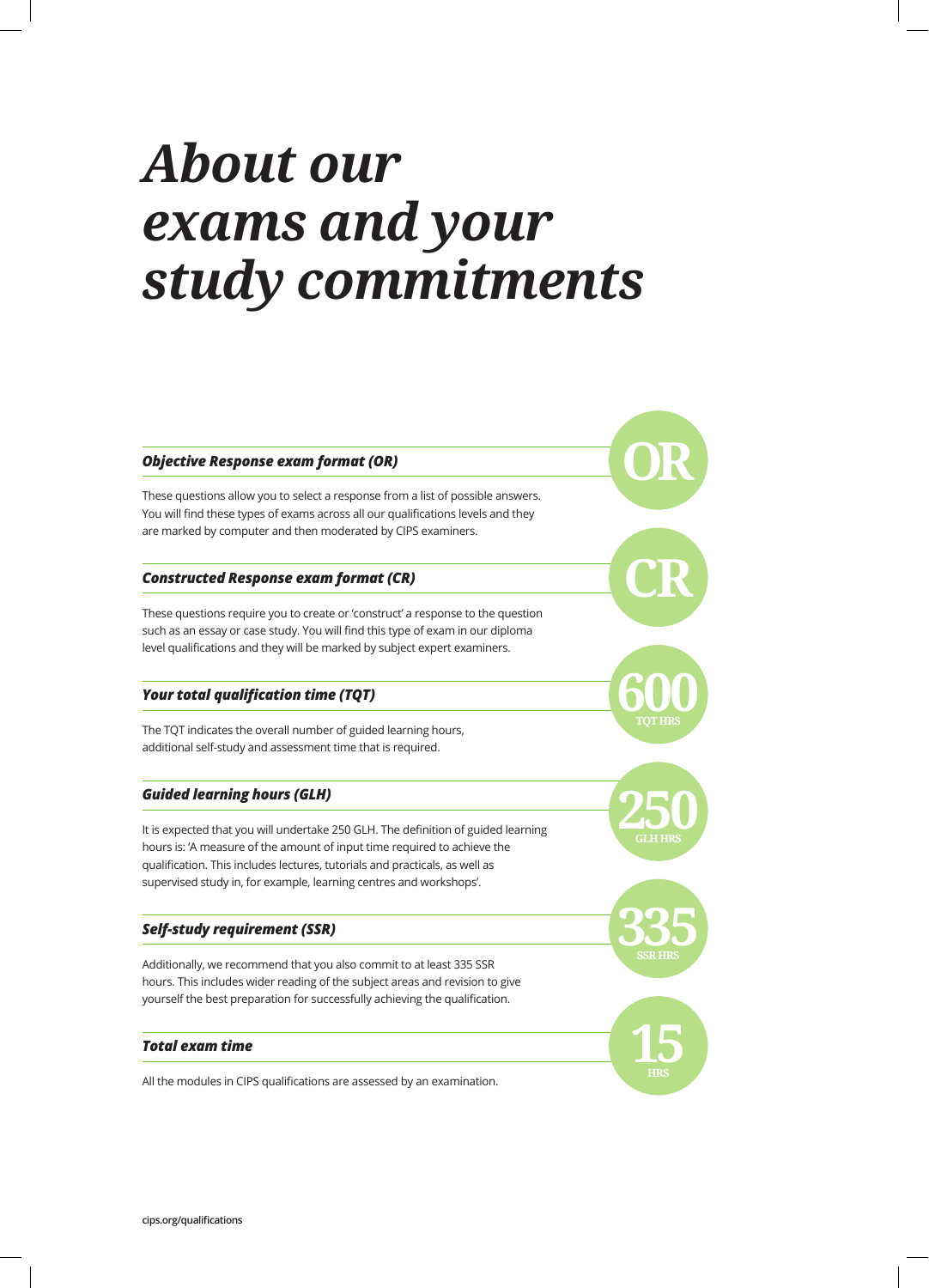# **C** *CORE MODULE*



*CIPS GLOBAL STANDARD 7.6 • 9.4 • 9.5 9.6 • 10.3*



*CONSTRUCTED RESPONSE EXAM*



*EXAM DURATION*



*MODULE LEARNING*

**12** *Credit value* **CREDITS**

## *Managing Teams and Individuals [L5M1]*

### *Module purpose*

On completion of this module, learners will be able to evaluate the different schools of thought and the reasoning behind the variety of approaches to the management of themselves, individuals and groups or teams within organisations.

### *Module aim(s)*

Management is the administration of an organisation, whether it be a business, a not-forprofit organisation, or government body. Management includes the activities of setting the strategy of an organisation and coordinating the efforts of its employees or volunteers to accomplish its objectives through the application of available resources, such as financial, natural, technological, and human resources. In keeping with other organisational functions, those who manage procurement and supply activity must possess expertise in developing and fulfilling organisational and functional objectives. It is therefore, essential that learners gain a wider appreciation of theories and techniques that relate to managing teams and individuals involved with the procurement and supply function.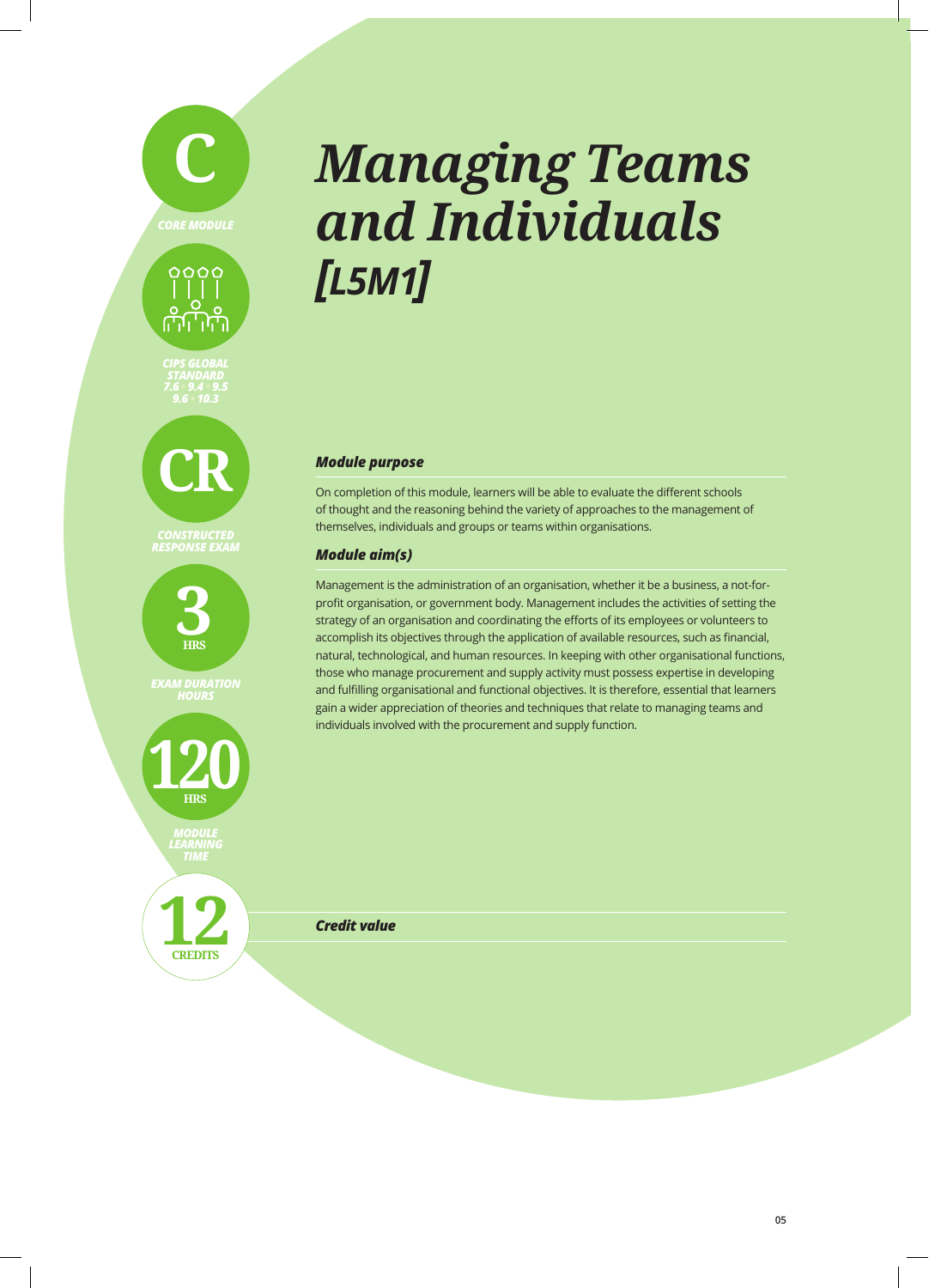- **1.0 Understand, analyse and apply management and organisational approaches**
- **1.1 Analyse aspects of organisational behaviour**
	- The behaviour of people
	- The process of management
	- The organisational context in which the process of management takes place
	- Organisational metaphors
	- The psychological contract: individual and organisational expectations
	- Interactions with the external environment

### **1.2 Analyse contemporary approaches to management and organisational behaviour**

Approaches such as:

- Organisations as a 'socio-technical' system
- The systems approach to organisational behaviour
- The contingency approach
- Postmodernism in organisations

### **1.3 Analyse the origins of management and organisational behaviour**

- Classical approaches to organisational behaviour and management
- The development and application of scientific management
- Bureaucracy in organisational design and structure
- The human relations approach

### **1.4 Evaluate influences that shape organisational behaviour**

- The individual
- The group
- The organisation
- Societal influences and the wider environment
- The cultural environment and methodologies for assessing cultural types
- **2.0 Understand and apply approaches to managing individuals involved in the procurement and supply function**
- **2.1 Analyse how the different behavioural characteristics of individuals can impact on their management style and approach** 
	- Understanding the differences among individuals
	- Uniqueness and similarities between individuals
	- Idiographic approaches to the development and measurement of individuals
	- Emotional intelligence
	- Diversity in organisations
	- Managing diversity
	- Emotional Intelligence use emotional information to guide thinking and behaviour, and to manage and/or adjust emotions

### **2.2 Examine how the different learning styles of individuals can impact on their management style and approach**

- Learning as a formal and spontaneous process
- Explicit and tacit knowledge
- Cognitive theories of learning
- Approaches to knowledge management
- **2.3 Differentiate between the approaches to motivation in the management of individuals**

Approaches such as:

- The meaning of motivation
- Extrinsic and intrinsic motivation
- Frustration induced and constructive behaviours
- Content theories of motivation
- Process theories of motivation
- Equity and goal theories of motivation
- **2.4 Analyse the major factors that can influence job satisfaction among individuals** 
	- The dimensions of job satisfaction
	- Alienation at work
	- Approaches to job design, enlargement and enrichment
	- Flexible working arrangements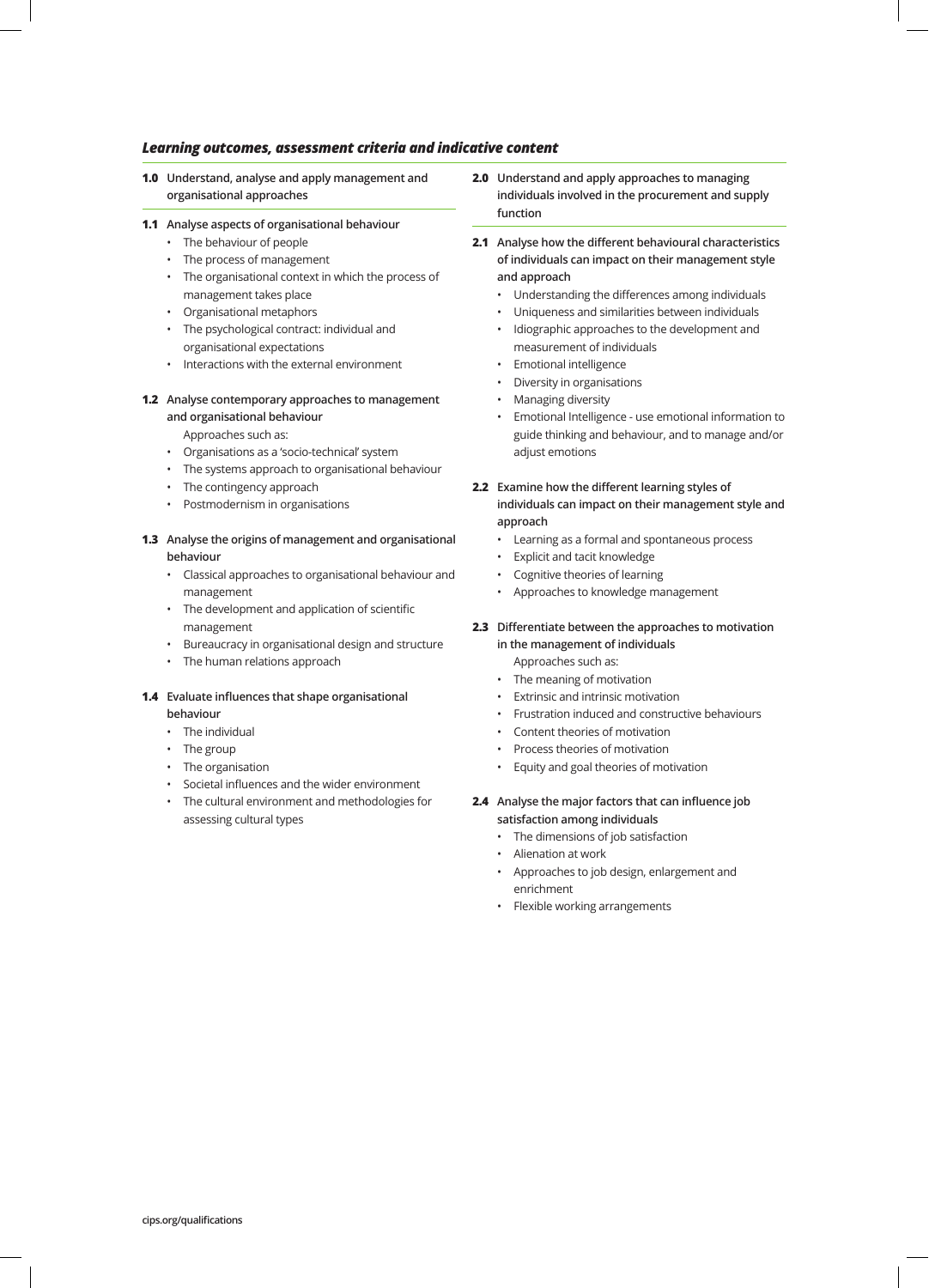- **3.0 Understand and apply approaches to managing work groups or teams involved in the procurement and supply function**
- **3.1 Examine the impact of work groups or teams on effective and efficient performance** 
	- Groups, teams and teamwork
	- Group values and norms
	- Formal and informal groups
- **3.2 Analyse the stages of development of work groups or teams** 
	- Reasons for the formation of groups/teams
	- The work environment: size of the group, capability of the members, the nature of the task, physical setting, communications and the use of technology
	- Theories on the stages of group/team development
- **3.3 Assess the characteristics of effective work groups or teams** 
	- Characteristics of an effective work group
	- Perspectives on team roles
	- Stages of group dynamics and development
	- Self-managed work groups/teams
	- Virtual teams and remote working
	- The benefits of cultural diversity
- **3.4 Analyse the nature of role relationships in work groups or teams** 
	- The stakeholders of a procurement and supply function
	- Role congruence and incongruence
	- Intra group/team cohesion and conflict
	- Positive and negative outcomes from conflict
	- Behaviours to reduce conflict
	- Developing effective groups/teams
	- Relationship building based on different individual strengths
- **4.0 Understand and apply planning approaches for aspects of human resource management for the procurement and supply function**
- **4.1 Define the role of human resource management in organisations**
	- Definitions of human resource management (HRM)
	- HRM policies, activities and functions
	- HRM as a shared organisational responsibility
- **4.2 Examine the skills and knowledge requirements for personnel in the procurement and supply function** • Job analysis and job skills
	- Identifying knowledge and skills for roles
	- Human capital management
- **4.3 Identify the key components of a recruitment and selection plan to meet the skills and knowledge needs of the procurement and supply function**
	- Drafting job descriptions
	- Screening and assessing candidates to meet requirements
	- The interview process
	- The use of IT software solutions in recruitment
	- The regulatory aspects of the employment of personnel in the procurement and supply function
		- Forms of discrimination and harassment
		- Legislative regulation on employment practices
- **4.4 Identify a plan for training and development of personnel in the procurement and supply function**
	- Cost and benefits of training
	- Methods, delivery and evaluation of training
	- Training needs analysis
	- The application of personal development plans
	- Performance review and appraisal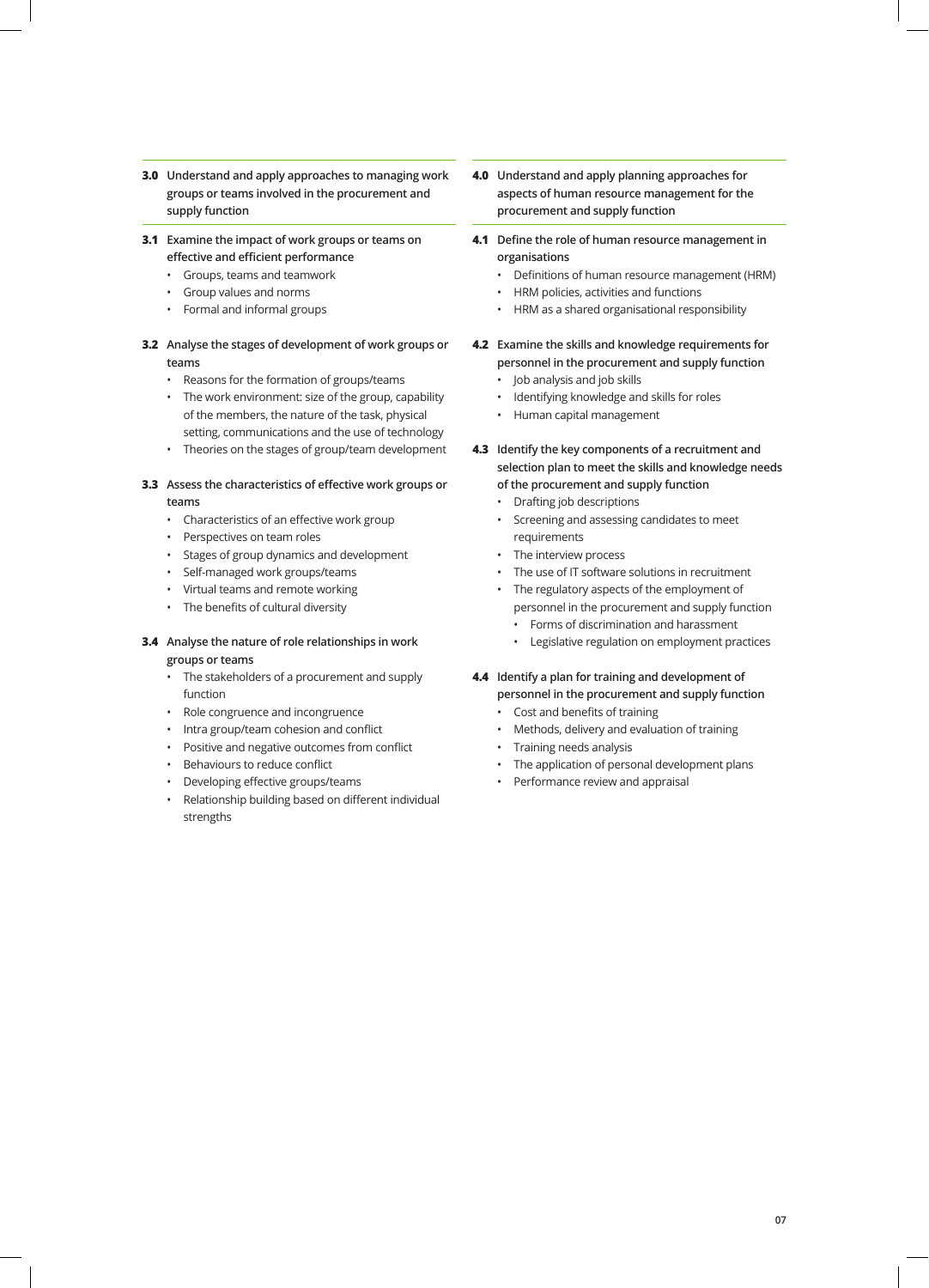- **5.0 Understand the application of the individual capabilities required to manage the procurement and supply function**
- **5.1 Examine self-development techniques that can be used to improve individual performance** 
	- Learning from mistakes
	- Seek and accept feedback from others
	- 360 degree reporting
	- Maintain, promote and monitor personal and professional honesty and integrity
	- Managing up and coping with senior colleagues
	- Emotional Intelligence use emotional information to adjust emotions to adapt environments or to achieve individual goals

### **5.2 Examine organisational change and approaches to successful change management**

- Recognise the need for change
- Understand and manage the strategic drivers for change
- Identify and minimise areas of potential conflict and/ or resistance
- Promote team involvement and collective ownership of change solutions
- Promote and maintain a positive individual and team attitude to the change process

### **5.3 Assess the requirement for and approaches to diversity in the workplace**

- Maintain and promote best practice in valuing and respecting diversity
- Recognise the positive contribution that diversity can make to the work place

### **5.4 Assess the requirement for and approaches to equality in the workplace**

- Maintain and promote best practice in valuing and respecting equality
- Recognise the positive contribution that equality can make to the work place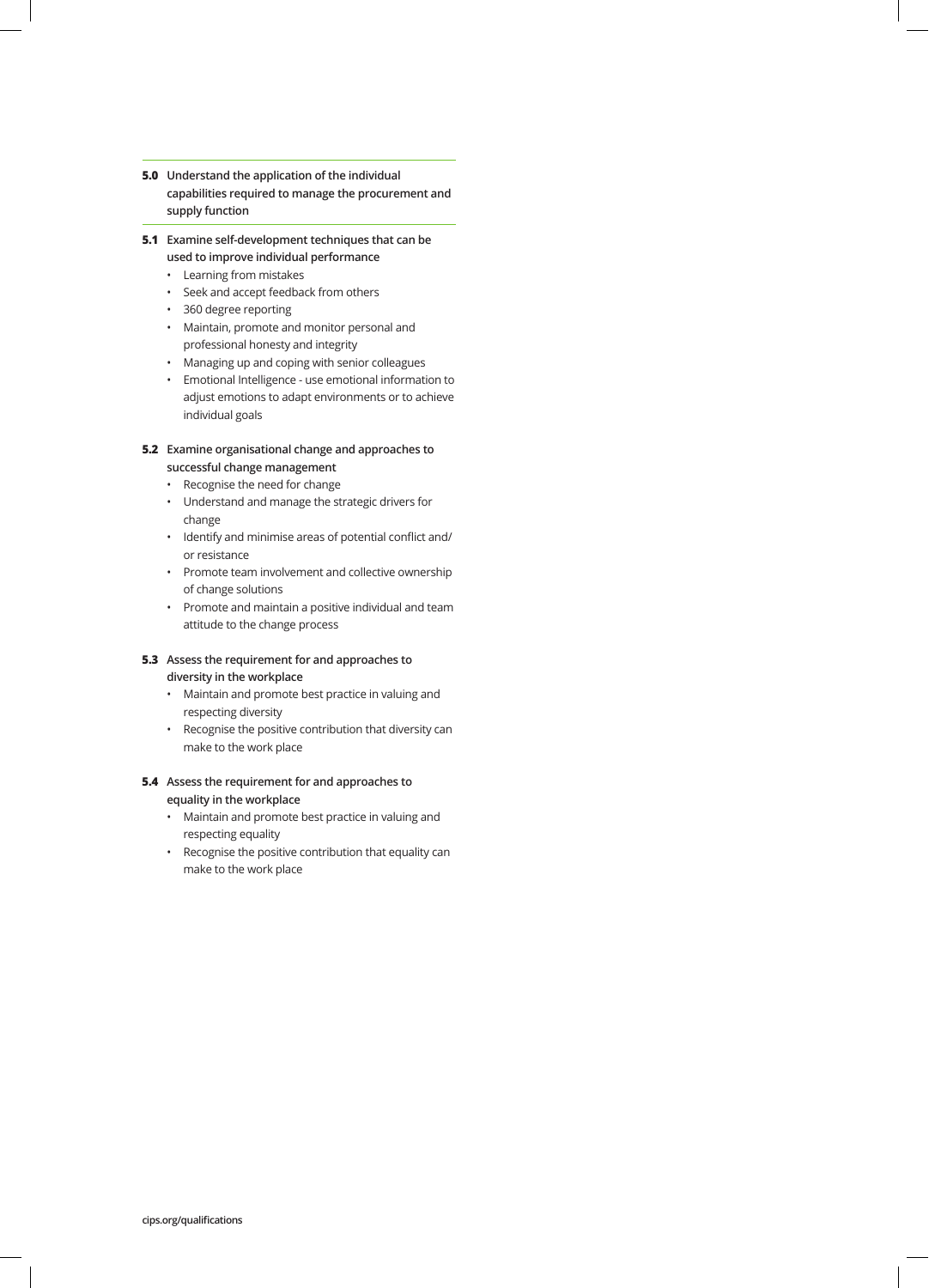





**OR**

*OBJECTIVE RESPONSE EXAM*



*EXAM DURATION*



*MODULE LEARNING*

**6** *Credit value* **CREDITS**

### *Managing Supply Chain Risk [L5M2]*

### *Module purpose*

On completion of this module, learners will be able to appraise a variety of tools and techniques to establish the level of risk in supply chains and to recommend and apply ways of avoiding, mitigating or managing risk.

### *Module aim(s)*

Risk management is a central part of an organisation's strategy. It is a process whereby the organisation will identify, record and then address the risks associated with their activities with the aim of driving out or controlling those risks to the overall benefit of organisational efficiency and effectiveness. The supply chain is by its very nature a complex activity which is therefore susceptible to risk and its associated impacts. This module is designed to enable learners to examine the nature of supply chain risk and to evaluate mitigation techniques which are available to them as they deal with the associated challenges. They will undertake risk analysis and consider the advantages of a risk register as they apply a range of appropriate risk management tools and techniques to the supply chain.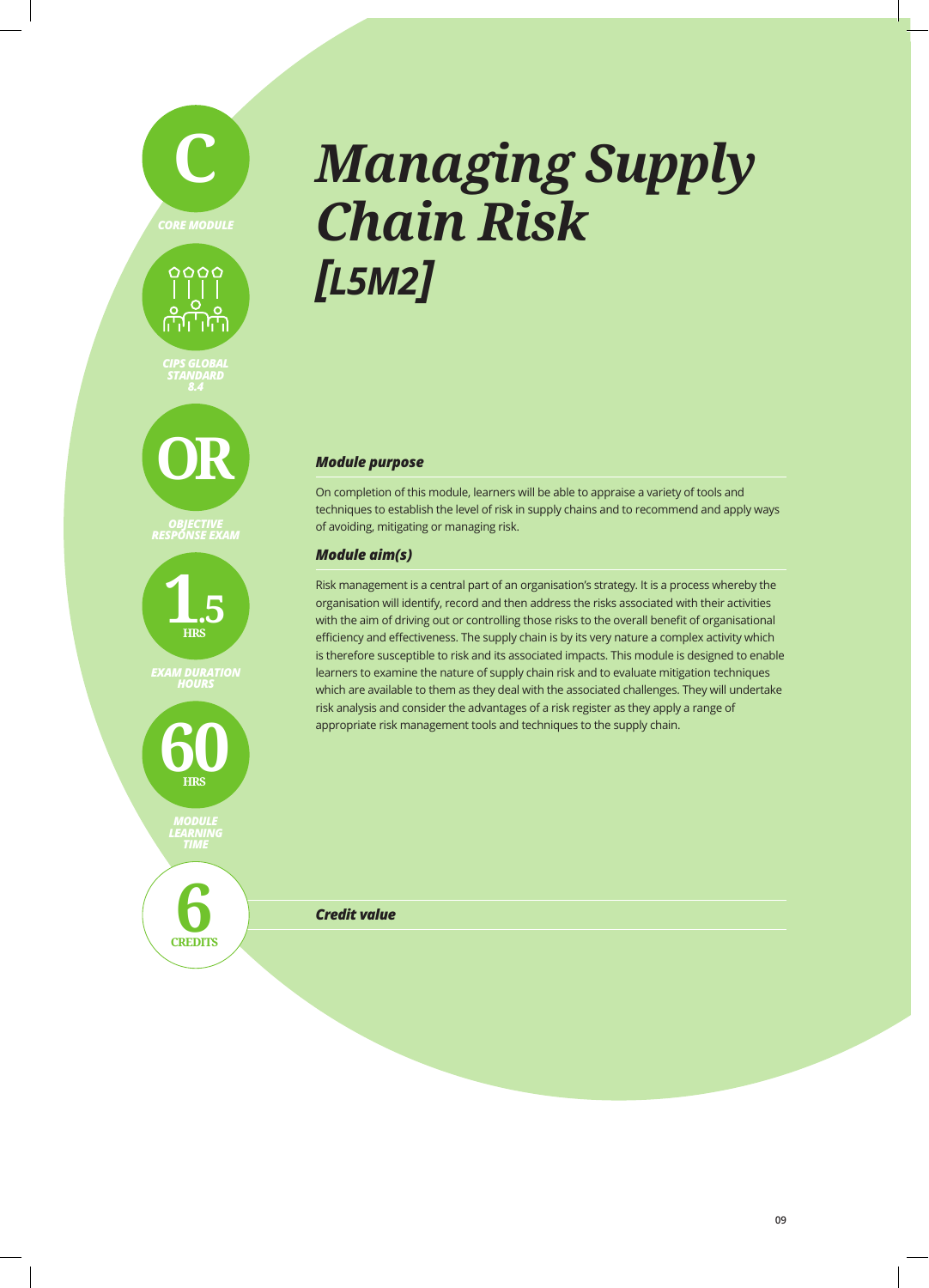- **1.0 Understand the nature of risk affecting supply chains**
- **1.1 Define the different types of risk that can impact on supply chains** 
	- Definition of risks, hazards, exposure and risk appetite
	- Positive and negative consequences of risk
	- Direct and indirect losses
	- Internal and external sources of risk
	- Categories of risk: financial, strategic, operational and hazard
	- Risks from the wider environment: STEEPLED social, technological (failure including cyber risks and crime), economic, environmental, political, legislative, ethical (labour standards and sourcing aspects) and demographic
	- The nature of fraud in organisations and supply chains, why fraud takes place and different types of fraud

#### **1.2 Assess operational risks in supply chains**

- Contract failure
- Financial risks such as currency, supplier cash flow and insolvency
- Quality failure
- Security of supply
- Technology
- Logistics complexity
- Risks in outsourcing and offshoring
- **1.3 Compare methods for eliminating bribery, corruption and fraud in supply chains** 
	- Define bribery, corruption and fraud in organisations and supply chains
	- The different types of corruption
	- The different types of fraud
	- Legislation affecting bribery and corruption
	- The use of ethical codes including the CIPS Ethical Code
	- Corporate governance including corporate accountability to stakeholders
	- The Sarbanes-Oxley regulations

### **1.4 Contrast risks in supply chains that can impact on organisational corporate social responsibility and sustainability standards**

- Defining corporate social responsibility and sustainability
- Assessing corporate risks and risks associated with brand
- Standards for sustainable procurement, such as; United Nations (UN), International Labour Organization (ILO), and the Ethical Trading Initiative (ETI) standards
- ISO20400 Sustainable Procurement Standard
- **2.0 Understand processes in managing risk in supply chains**
- **2.1 Examine the use of contractual remedies for managing risks in supply chains** 
	- Indemnities and liabilities
	- Ownership of IPR (Intellectual Property Rights)
	- The use of force majeure clauses
	- Clauses for testing, inspection and acceptance
	- Global sourcing considerations and ensuring compliance to standards
	- Model Form Contracts such as NEC (New Engineering Contract) and FIDIC (The International Federation of Consulting Engineers) provisions for the use of risk registers, notices and compensation events
- **2.2 Analyse the use of outsourced third parties in risk management in supply chains**
	- The use of outsourced third party providers for credit rating and other business services
	- The use of outsourced third party providers for auditing risks in supply chains
	- The use of outsourced third party providers for disaster recovery services
- **2.3 Assess the use of insurances for protection against risks in supply chains**
	- The use of insurance in hedging against risks
	- The categories of insurance: employers and public liability, professional indemnity, product liability and trade credit
	- Legal principles of insurance
	- Underwriting and claims
- **2.4 Examine the use of contingency plans to overcome risks in supply chains**
	- The implications of a contingency plan
	- The components of a business continuity plan and disaster recovery plan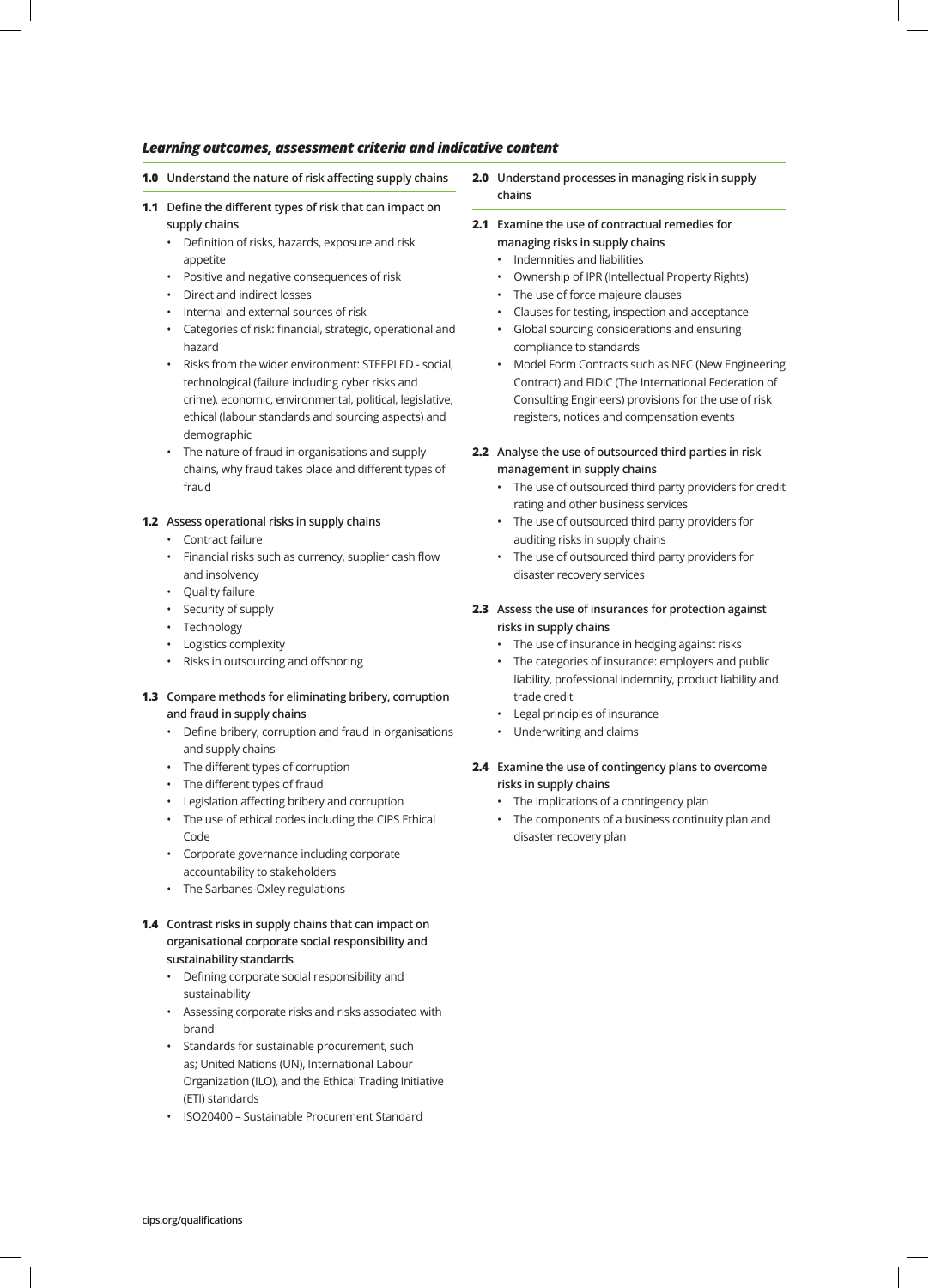#### **3.0 Understand risk mitigation strategies in supply chains**

- **3.1 Identify the use of probability and impact assessments to manage risks in supply chains** 
	- Methodologies for assessing the probability and impact of risk
	- Vulnerability assessments
	- Collating statistical evidence of risks
	- The use of probability theory
	- Assessing the probability of events using the normal distribution
	- The binomial and poisson distributions

### **3.2 Analyse a risk assessment and a risk register to mitigate risks in a supply chain**

- The use of templates for risk assessments and risk registers
- Completing risk assessments and risk registers
- Engaging stakeholders in the development of risk assessment and registers

### **3.3 Explain the development of a risk management culture and strategy to improve supply chains**

- International standards for risk management such as ISO 31000 and ISO 28000
- The risk management process
- External reporting of risks in corporate accounts
- Resources required to achieve improved risk management in supply chains

### **3.4 Compare strategic approaches to mitigate risks in supply chains**

- Developing risk management strategies to mitigate risks
- Preparing a contingency plan
- Preparing a business continuity plan and disaster recovery plan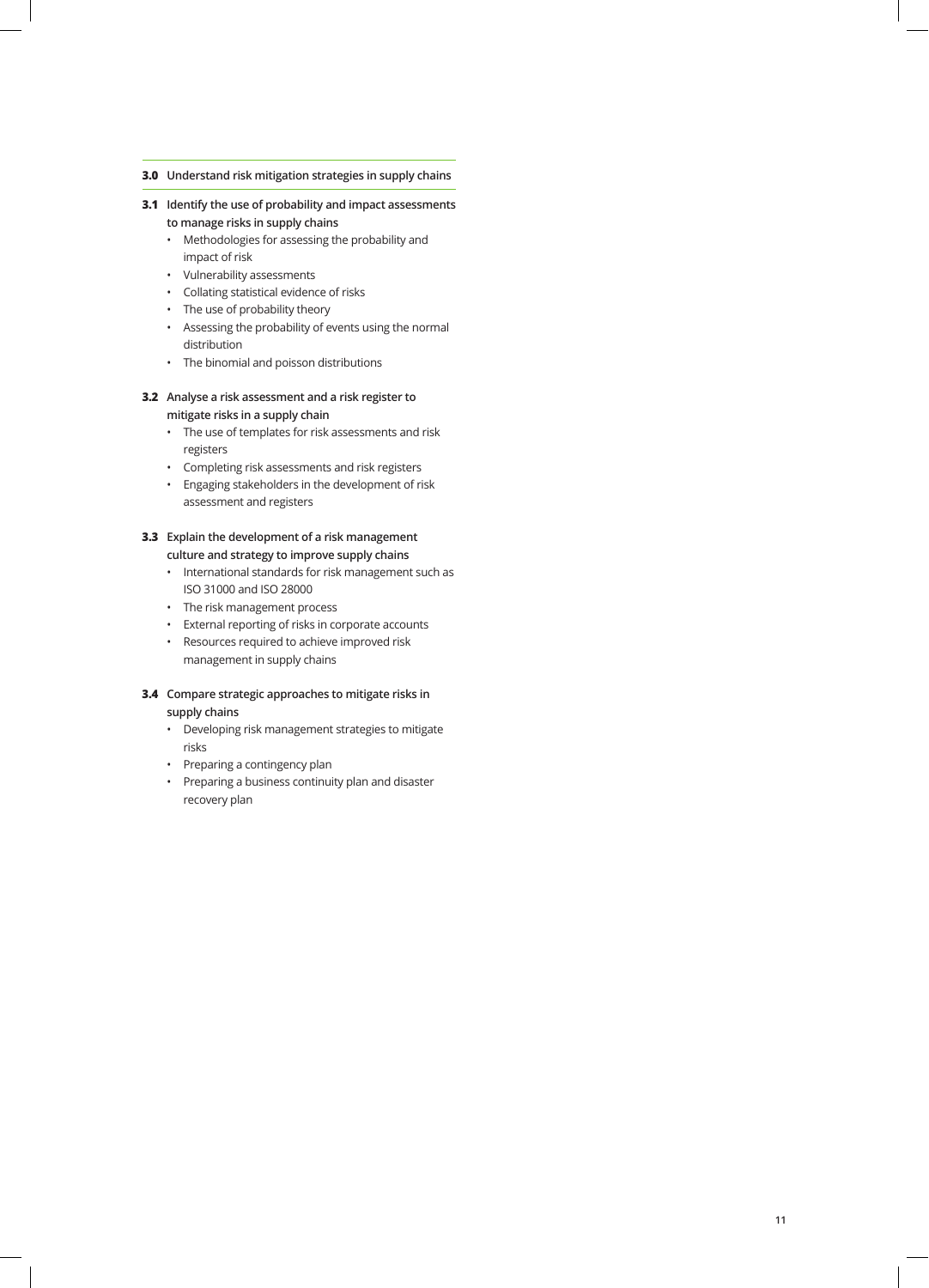### *Managing Contractual Risk [L5M3]*

### *Module purpose*

On completion of this module, learners will be able to evaluate the legal and process issues relating to the formation of contracts and the legal implications of contractual nonconformance. They will also assess the impacts of breach of contract and examine coping remedies and provisions that are available under such circumstances.

### *Module aim(s)*

As organisations outsource more and more activity it is vital that they ensure that the associated contracts deliver expected services and/or products. Hence, a fundamental area that those who are tasked with managing the procurement and supply function are faced with is the identification, monitoring and management of contractual risk. This module is designed to enable learners to examine the nature of contract risk and the associated legal implications that relate to contract formation and non-conformance. They will also consider the impact of breach of contract and coping strategies to address such breaches.

### **C** *CORE MODULE*  $0000$ Ö,  $\circ$ ی س

*CIPS GLOBAL STANDARD 5.5*

**OR**

*OBJECTIVE RESPONSE EXAM*

**1**.**5 HRS**

*EXAM DURATION*

**60 HRS**

> *MODULE LEARNING TIME*

**CREDITS 6**

*Credit value*

**cips.org/qualifications**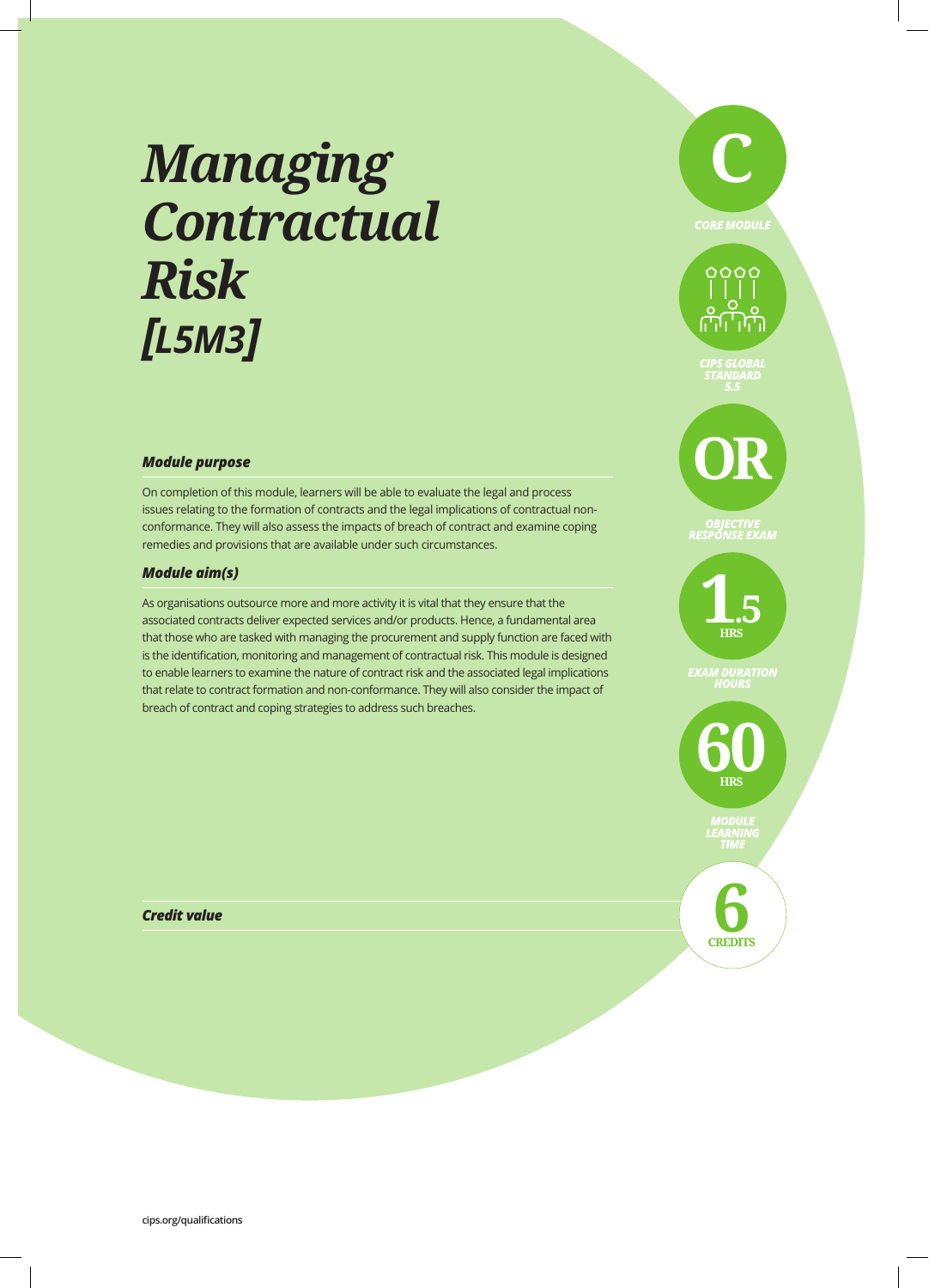- **1.0 Understand the legal and process issues relating to the formation of contracts**
- **1.1 Identify the issues relating to the formation of contracts and the associated risks** 
	- Offers
	- Counter offers
	- Acceptance
	- Precedence of documents
	- Contract change
	- Contract variations
- **1.2 Analyse the implications of the various elements of contractual documentation and process on overall risk** 
	- Indemnities and liabilities
	- Insurances
	- Guarantees
	- Liquidated damages
	- Payment
	- Delivery and completion
- **2.0 Understand the impacts of breach of contract and coping strategies and provisions that are available**
- **2.1 Analyse the different levels of breach of contract and their impact** 
	- Minor breach
	- Major breach
	- Fundamental breach
	- Anticipatory breach
- **2.2 Compare and contrast the tools and techniques available to resolve a breach of contract**
	- Negotiation
	- Mediation
	- Conciliation and expert determination
	- Adjudication
	- Arbitration
	- Litigation and legal implications
	- Formal vs. informal action
- **2.3 Explain different organisational responses to a breach of contract**
	- Subcontracting
	- Penalty clauses
	- Reputational damage
	- Claims management process
- **3.0 Understand the legal implications of contractual nonconformance in procurement and supply**
- **3.1 Contrast remedies that apply to the non-performance of contracts in procurement and supply** 
	- Contractual provisions on performance
	- Clauses for default
	- Penalties, liquidated damages and unliquidated damages
	- Assessment of consequential loss
	- Service credits
	- Serving notices
- **3.2 Analyse the legal consequences of terminating a relationship in procurement and supply**
	- Assessment of damages
	- Contractual warranties and conditions
	- Specific performance
	- Termination clauses
- **3.3 Compare mechanisms for dispute resolution for resolving conflicts in procurement and supply**
	- Mechanisms for dispute resolution such as:
		- negotiation, alternative dispute resolution (ADR), adjudication, arbitration and litigation involving lawyers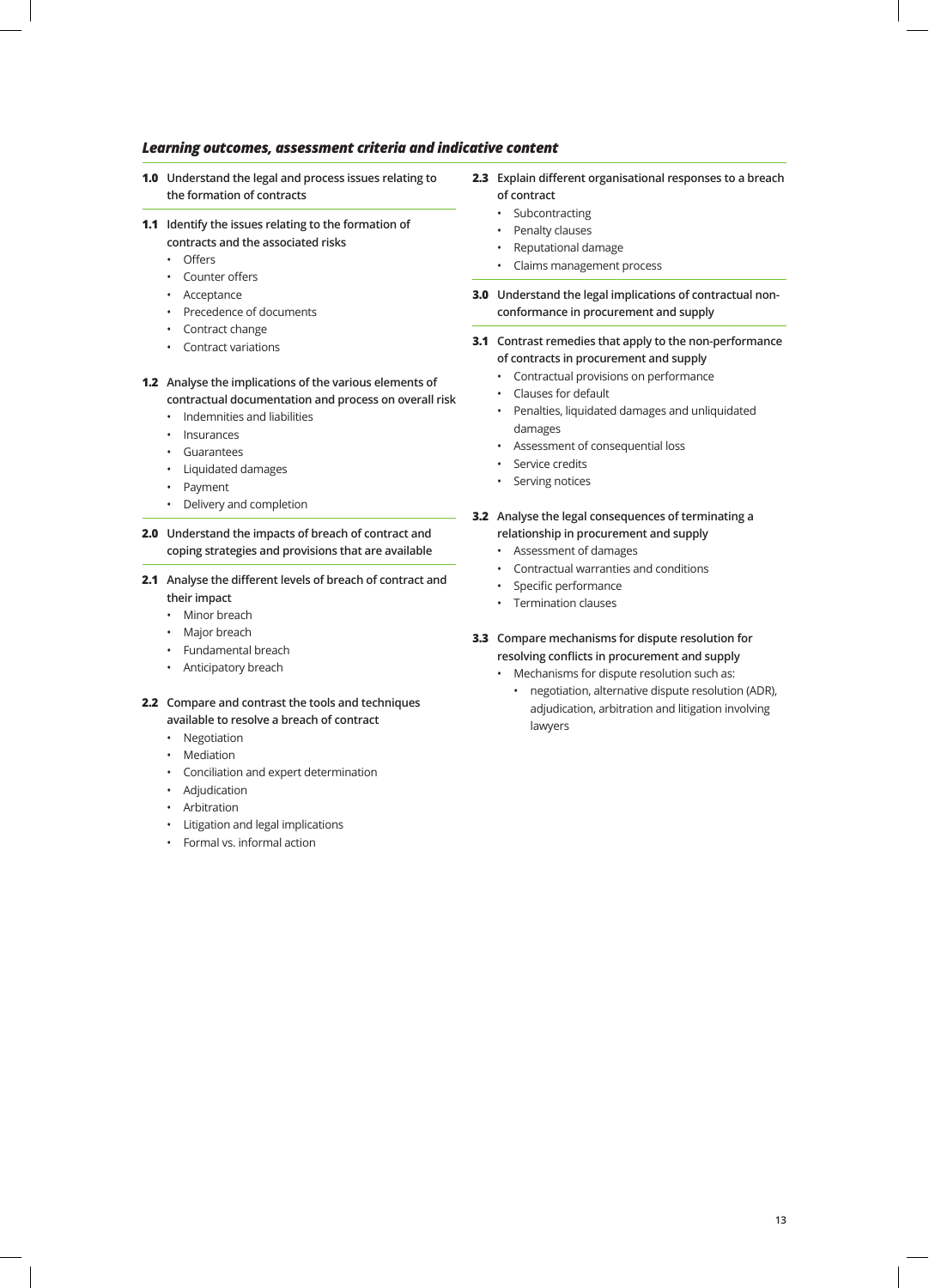### *Advanced Contract and Financial Management [L5M4]*



### *Module purpose*

On completion of this module, learners will be able to develop measures to ensure and improve contract performance as they assess the concept and use of strategic sourcing and also consider financial aspects that may impact procurement and supply activity.

### *Module aim(s)*

In any organisation, a significant element of the procurement and supply function is based around the contracting process. Those involved in the formulation and management of contracts with external suppliers must therefore have a clear understanding of the strategic nature of contractual performance measures in procurement and supply. Financial management refers to the efficient and effective management of money (funds) to accomplish organisational objectives. This module is designed for those working in the procurement and supply field, with responsibility for contracting elements of the procurement and supply function who must also have a strategic awareness of the impact of financial aspects of their discipline.



*CIPS GLOBAL STANDARD 6.7 • 6.8 • 7.6 • 8.5* 

 $0000$ 

.O. ی س

*CONSTRUCTED RESPONSE EXAM*

> **3 HRS**

*EXAM DURATION*

**120 HRS** 

> *MODULE LEARNING TIME*

**Credit value**<br> **12**<br> **12**<br> **12 CREDITS**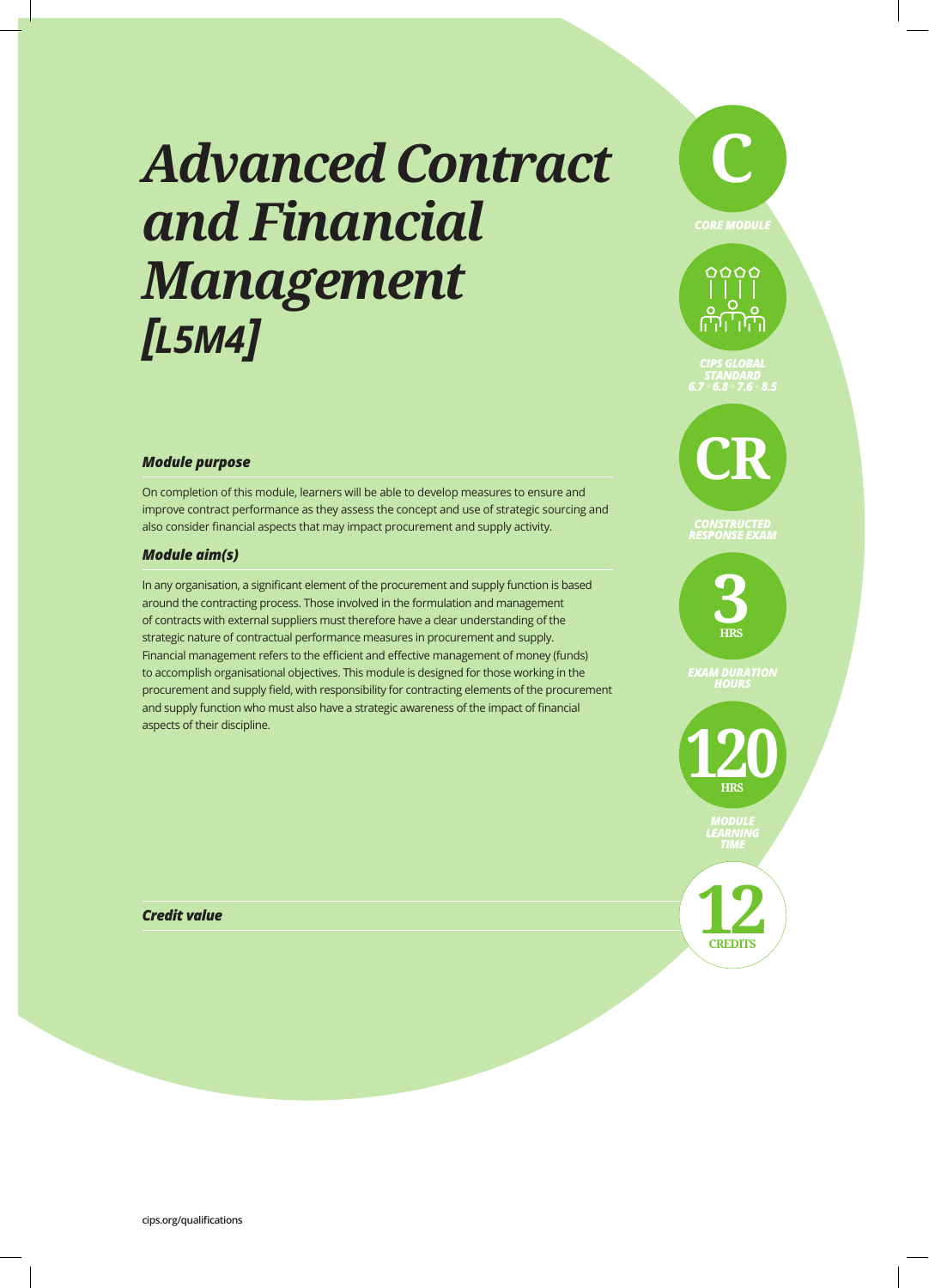**1.0 Understand and apply tools and techniques that can be used to measure and develop contract performance in procurement and supply**

#### **1.1 Assess the use of Key Performance Indicators (KPIs)**

- Cost
- Quality
- Delivery
- Safety
- **1.2 Evaluate methods of measuring and improving supply chain performance** 
	- Collate and analyse data
	- Measure supplier innovation against agreed matrix
	- Measure time to market against agreed timescales
	- Create e-systems integration across the organisation and its supplier network
	- Cost and benefits of investments measurement
	- Ensure a balance between qualitative and quantitative measures of performance
	- Measure return on investment

### **1.3 Examine approaches available for supplier development**

- Knowledge and technology transfer
- Collaborative product/service development
- Continuous improvement reviews and strategies
- Supplier capability assessments
- Identify opportunities to use technology

### **1.4 Assess innovative measures to improve the supply chain**

- Cross-functional working
- Simultaneous engineering
- Early supplier involvement
- Supplier forums and associations
- **2.0 Understand and apply the concept of strategic sourcing**
- **2.1 Assess the market factors that influence strategic sourcing** 
	- Industry dynamics
	- Pricing behaviour
	- Financial data on suppliers
	- Market demand and supply factors
	- Business motivations, cost margins and working practices of key suppliers
	- Internal stakeholder involvement
- **2.2 Examine the assessment of sourcing options for strategic supplies of products and/or services**
	- Contract type and duration
	- Competitive vs. non-competitive sourcing
	- Number of suppliers and vetting strategies
	- The use of e-sourcing
	- Competition
	- Direct negotiation
	- Joint proposition improvement
- **2.3 Analyse a strategic assessment plan for a key supplier using modelling and analytical techniques**
	- Capacity and capability
	- Planning
	- Quality control systems
	- **Security**
	- Technical expertise
	- Reputation and time established
	- Investment plans
	- Trading with competitors
	- Financial reports
	- Analysing potential sales
	- Future expansion opportunities partnership potential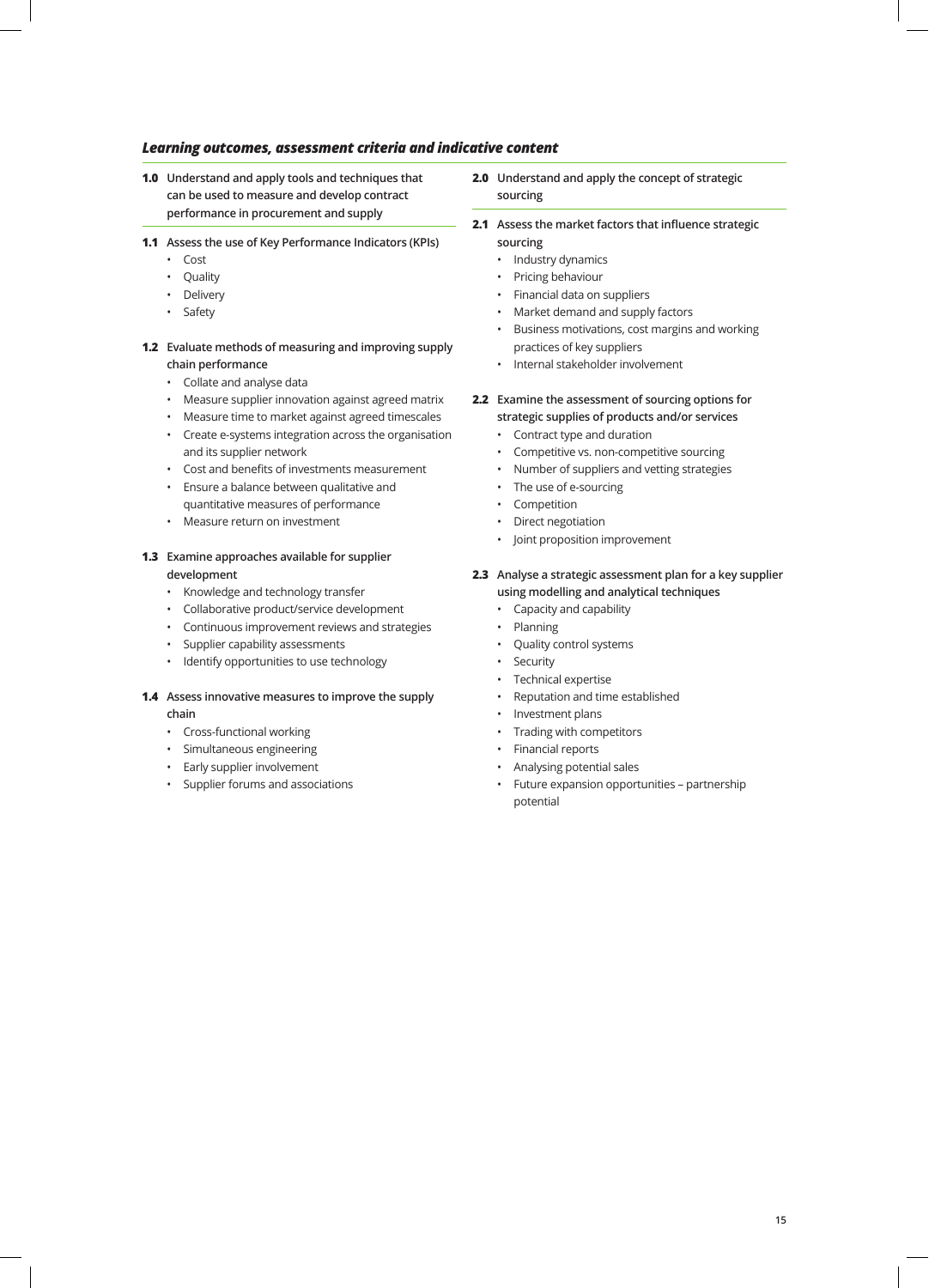### **3.0 Understand and apply financial techniques that affect supply chains**

- **3.1 Analyse how costs and finance can impact on supply chains** 
	- The financial objectives of different organisations (e.g. value for money, maximising shareholder wealth and providing a surplus)
	- The costs of materials, labour and overheads
	- Funding working capital and credit insurance
	- Project funding
	- Medium and long term financing options
	- Corporate financing decisions in investment, finance and dividends

### **3.2 Critically assess methods for managing the volatility of currencies in supply chains**

- Fixed and floating exchange rates
- Demand and supply factors in foreign exchange and the reasons for exchange rate volatility
- Spot, forward and derivative instruments in foreign exchange
- Services provided by the banking sector in foreign exchange

### **3.3 Analyse methods for managing the volatility of commodities in supply chains**

- Demand and supply factors in commodities
- The differentiation of commodities
- Soft and hard commodity markets
- Speculation in commodity markets
- The use of spot, forward, futures and hedging in the buying and selling of commodities
- The use of a Contract for Difference (CFD) in the buying and selling of commodities

**4.0 Analyse and apply financial and performance measures that can affect the supply chain** 

#### **4.1 Assess financial measures that can be applied to measuring the performance of the supply chain**

- The measurement of costs, timescales, processing, quality and satisfaction
- Financial measures such as profitability, return on investment, sales growth, cash flow
- The use of balanced scorecard methodologies
- **4.2 Examine the impact of stakeholder feedback on the supply chain strategy** 
	- Articulating the supply chain strategy
	- Determining measurable outcomes of success
	- Devising metrics of performance including feedback from 3rd parties and suppliers, and other stakeholders
	- Reporting structures and processes
- **4.3 Analyse approaches to benchmarking that can be applied to measuring the performance of the supply chain** 
	- The use of benchmarking in supply chains
	- Comparisons of business unit, competitors or other industry players
	- Gap analysis and performance improvement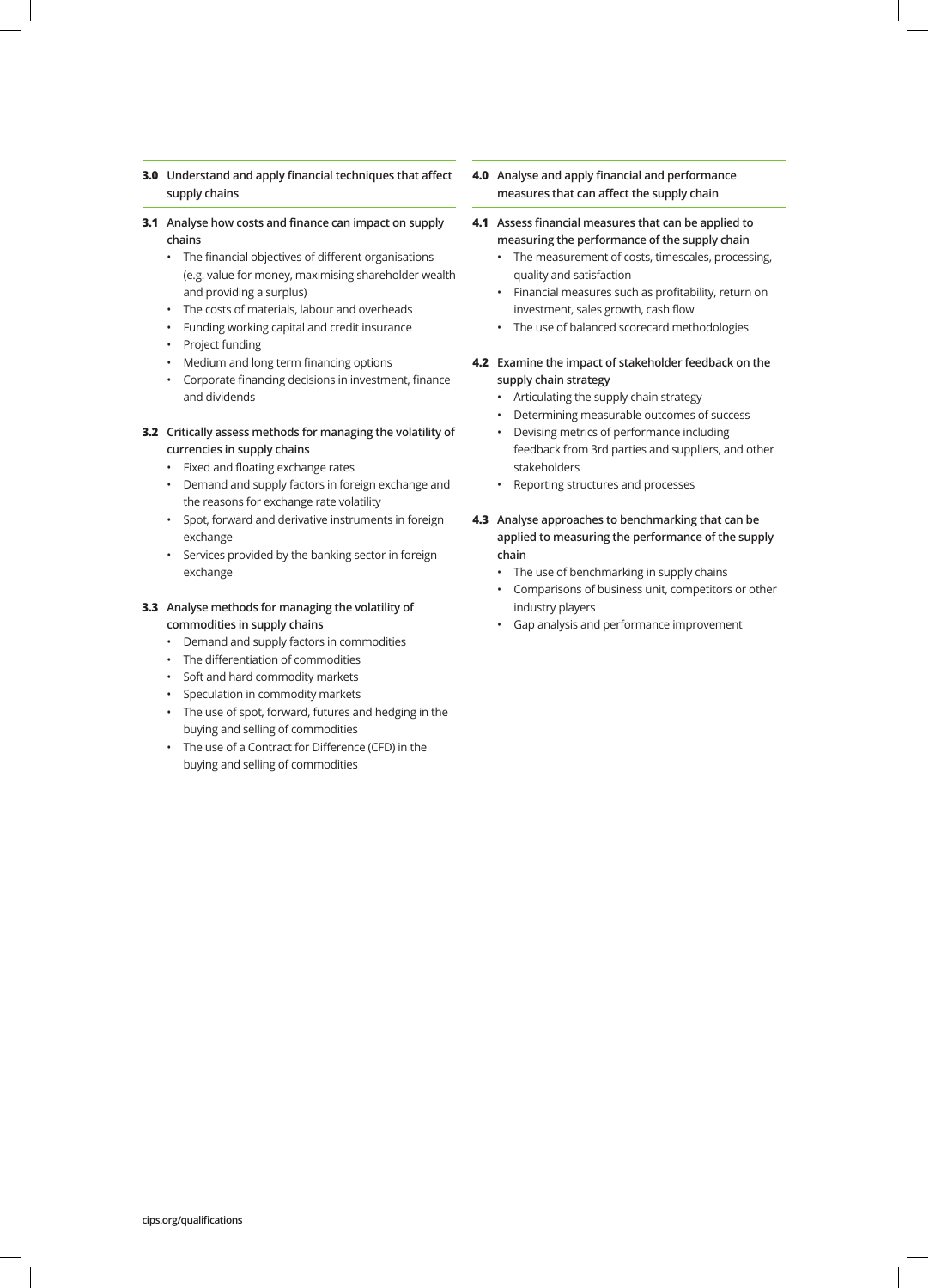



*CIPS GLOBAL STANDARD 2.4 • 6.9 • 7.6 11.4*



*OBJECTIVE RESPONSE EXAM*



*EXAM DURATION*



**6** *Credit value*

**CREDITS**

### *Managing Ethical Procurement and Supply [L5M5]*

### *Module purpose*

On completion of this module, learners will be able to explain the impact of and initiatives to improve, sustainability and the managerial approaches to promote ethical practices in procurement and supply.

### *Module aim(s)*

The global economy and the associated advantages of sourcing from a global base of suppliers requires organisations to be prepared to address the ethical challenges that such approaches may present to their procurement and supply activity. Similarly, the concept of sustainability and its impact on the supply chain should not be underestimated as organisations strive to be seen to play their part in the global agenda. This module is designed to give those who have managerial responsibility for the procurement and supply function an understanding of the impact of ethics and sustainability on the supply chain, and the opportunity to analyse initiatives to improve practice and ensure organisational compliance with international standards in respect of ethical and sustainable procurement and supply chain management.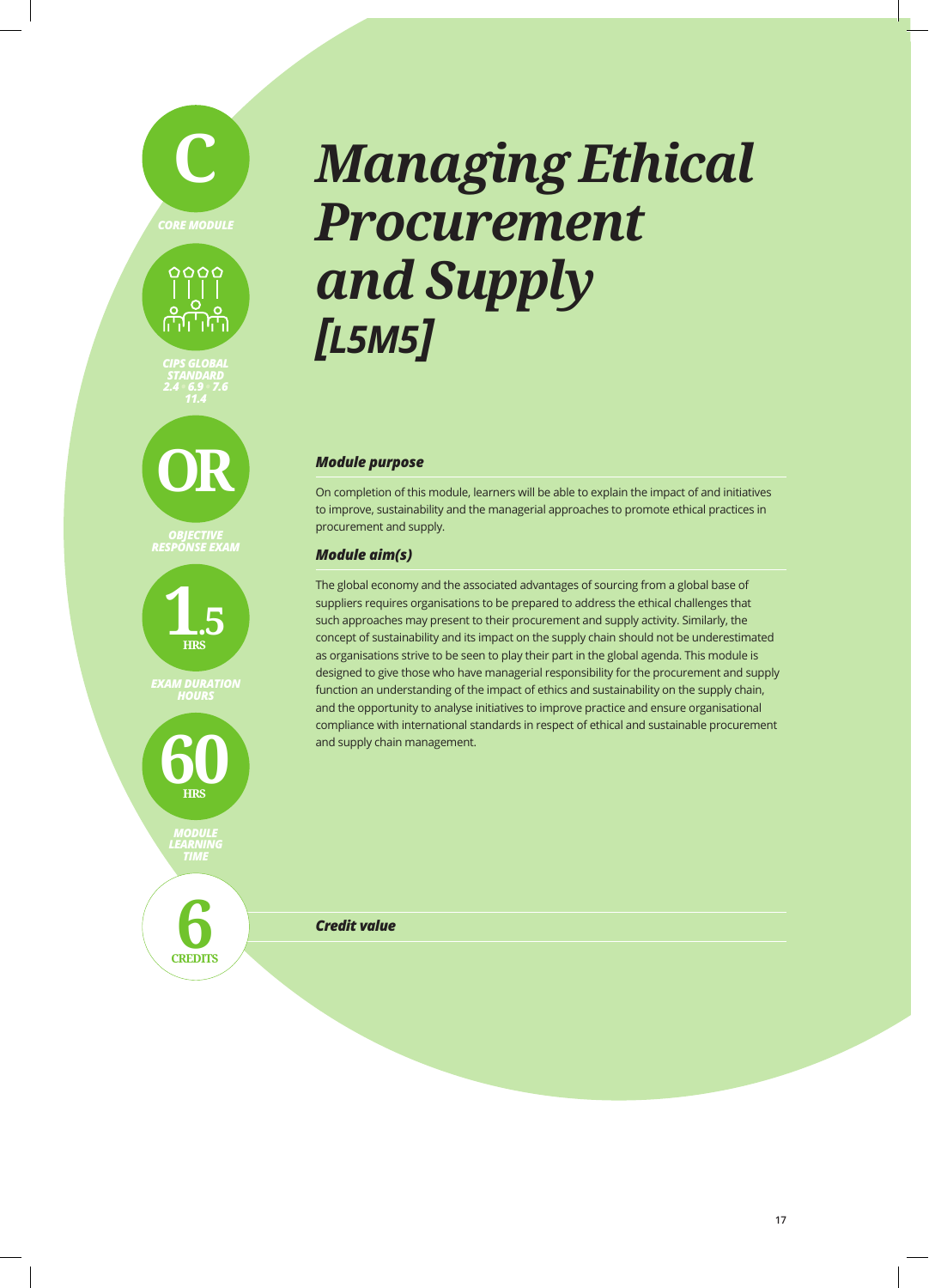- **1.0 Understand the impact of ethics and sustainability in supply chains**
- **1.1 Analyse the implications of ethics and sustainability in supply chains** 
	- Definitions of aspects of sustainability such as corporate social responsibility, responsible procurement and environmental purchasing
	- The reasons for the focus on sustainability
	- The risks and rewards of sustainability
	- The development of sustainable procurement policies
	- The implications of ethics for the supply chain
	- Equality, modern slavery, bribery, corruption, fraud, human rights
	- Breaches of codes, reputational and brand damage

### **1.2 Contrast the drivers of globalisation in supply chains**

- Use of STEEPLED analysis to explain the drivers of globalisation
- Competitive advantage through global sourcing
- Globalisation and low cost country sourcing
- **1.3 Differentiate between the cultural and social issues in supply chains** 
	- Language and cultural barriers
	- Labour standards and forced working practices
	- Wages and social security payments
	- Inequalities of workers
	- Health and safety standards
- **1.4 Contrast the potential conflicts that may arise between the needs of stakeholders in supply chains** 
	- The profit motive and the search for low cost sourcing
	- Demand management and the need for urgent orders
	- Short term commercial gains versus long term availability of supplies
- **2.0 Understand the importance of compliance with standards to achieve ethical and sustainable supply chains**
- **2.1 Contrast levels of complexity in supply chains and how they impact on compliance with standards for ethics and sustainability** 
	- Mapping supply chains
	- The use of sub-contractors by suppliers
	- Portfolio analysis that measures sustainability risk and the importance to the organisation
	- Portfolio analysis that measures sustainability risk and scope for improvement
- **2.2 Evaluate how contractual terms can support compliance with standards for sustainability in supply chains** 
	- Monitoring performance
	- Feedback from suppliers that help achieve compliance to standards for sustainability
	- Subjecting sourcing strategies to independent review
	- Accountability for achieving social, ethical and environmental standards
- **2.3 Evaluate the use of third party organisations to promote compliance with standards for sustainability in supply chains**
	- Sourcing third parties for auditing services
	- Assessing the competences of third party organisations for the provision of audit services
	- The difficulties with duplications of codes and audits
- **2.4 Critically assess how relationships with suppliers should deal with infringements of standards for sustainability**
	- Raising awareness of standards
	- Involving workers in workplace matters
	- Creating corrective action plans and supplier development programmes
	- Escalating problems and exit arrangements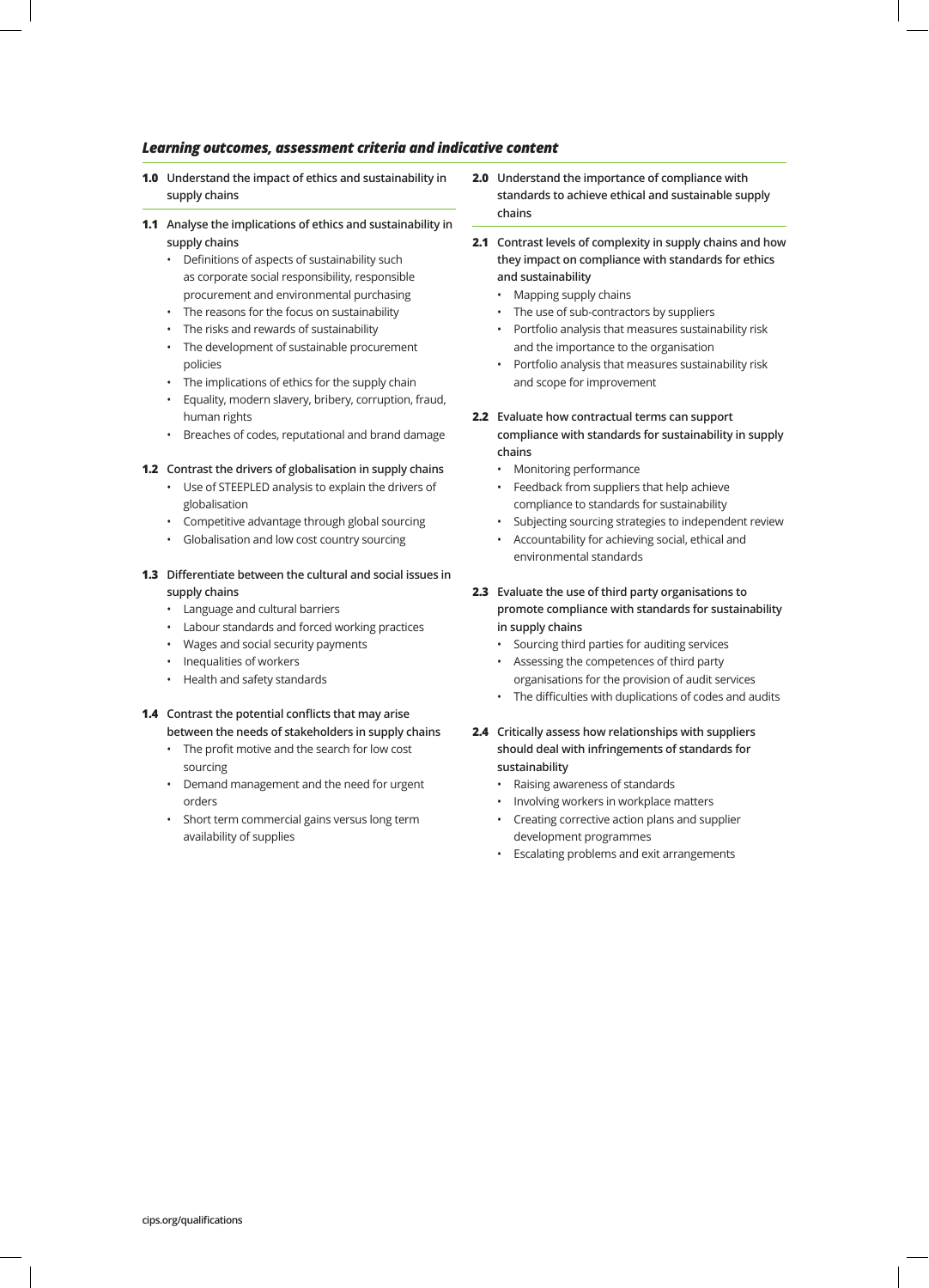- **3.0 Understand initiatives and standards to improve ethical and sustainable practices in procurement and supply**
- **3.1 Assess how the use of labour codes can help achieve ethical and sustainable supply chains** 
	- Standards set by the United Nations (UN) and the International Labour Organisation (ILO)
	- The role of the UN and ILO in pursuing improved sustainability
	- Labour codes of conduct such as the Ethical Trading Initiative (ETI) and the Agricultural Ethical Trading Initiative (AETI), Social Accountability International's standard SA8000
	- Social Accountability International (SAI) and the standard SA8000
- **3.2 Analyse how the standards on environmental purchasing can help to achieve ethical and sustainable supply chains** 
	- The role of the International Organisation for Standardisation (ISO) and the environmental standard ISO 14001
	- The European Union's Eco-Management and Audit Scheme (EMAS)
	- Other standards for environmental purchasing produced by standards organisations
	- Industry standards and standards set by organisations
- **3.3 Analyse how standards can achieve improved fair trade**
	- The World Fair Trade Organisation (WFTO) and its principles and charter of fair trade
	- Fairtrade Labelling Organisations International (FLO) and global fair-trade organisations
	- Fair trade standards that effect the workplace and producers
- **3.4 Examine approaches to achieve responsible procurement and help promote ethical and sustainable management** 
	- Approaches such as:
		- The implications of responsible procurement
		- The responsible use of power in supply chains
		- Managing conflicting priorities
		- Reducing operational financial and reputational risks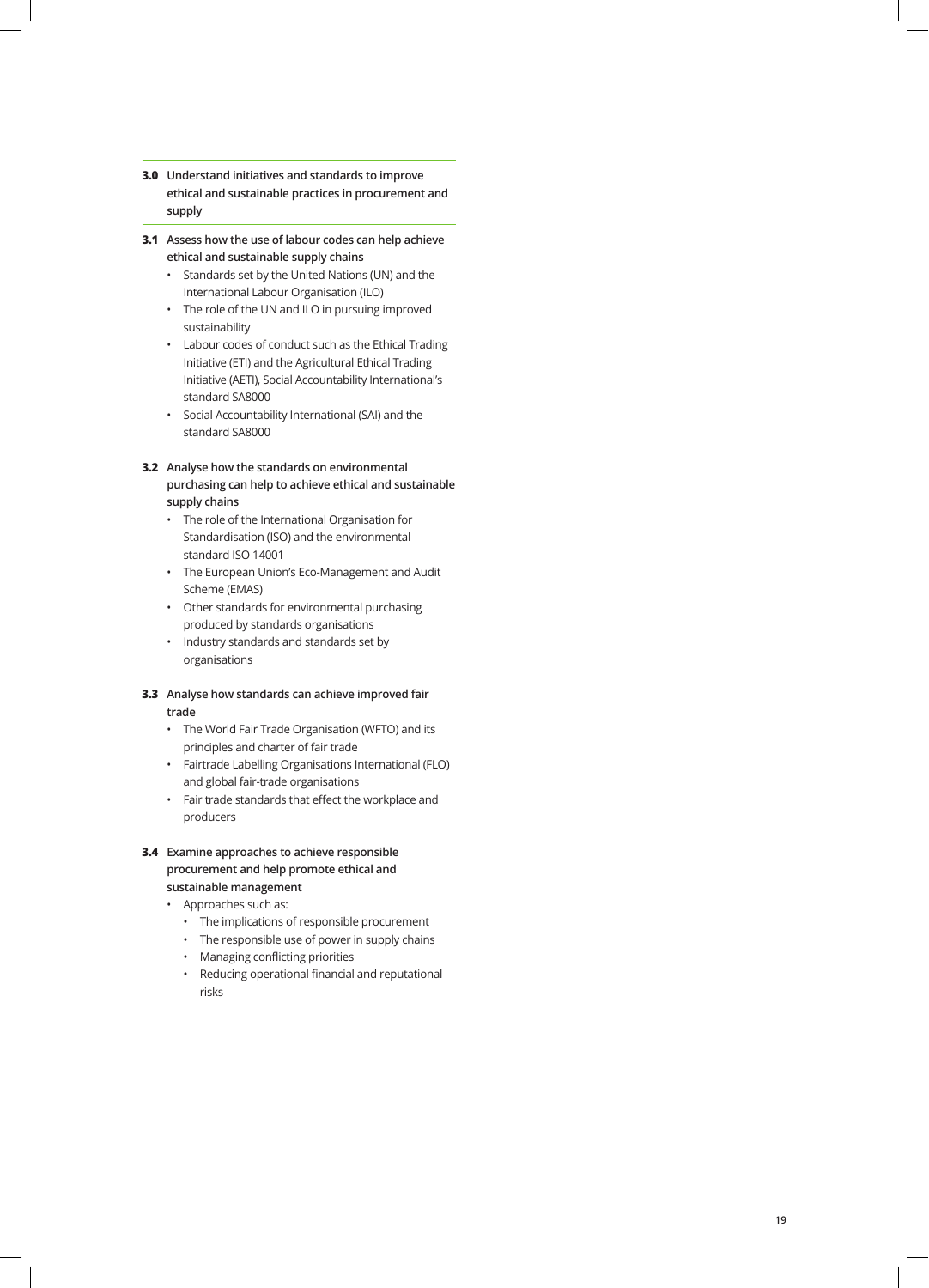### *Category Management [L5M6]*

### *Module purpose*

On completion of this module, learners will be able to evaluate approaches that can be adopted to develop category management of both direct and indirect organisational expenditure and plan for the associated strategic processes.

### *Module aim(s)*

Category management involves applying the end-to-end procurement process to a specific range of goods or services. This involves pre-award processes such as category analysis and demand management, sourcing and contract negotiation, and the post-award processes such as performance management. It is essential that those involved in managing procurement and supply activity can evaluate approaches to develop category management and are able to create process plans which ensure category management success. This module is designed for those who have responsibility for category management as it focuses on the differing approaches for category management using the tools and techniques which are available to assist with the creation of the associated processes for direct or indirect expenditure.

### *Credit value*





#### *OBJECTIVE RESPONSE EXAM*

**1**.**5 HRS**

*EXAM DURATION*

**60 HRS**

> *MODULE LEARNING TIME*

**CREDITS 6**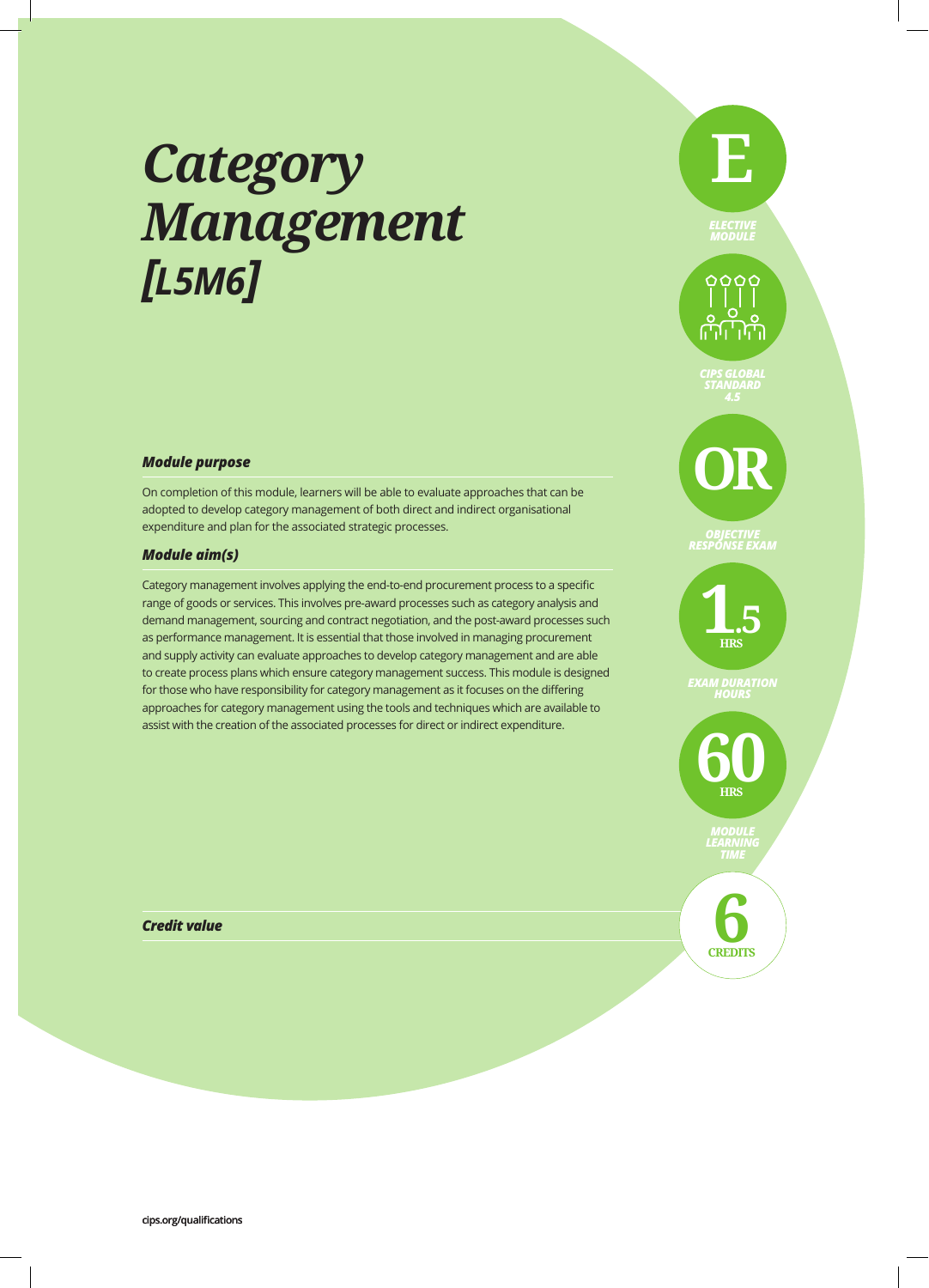- **1.0 Understand approaches that can be used to develop category management strategies**
- **1.1 Critically compare strategic and conventional sourcing processes and their role in category management** 
	- Defining strategic sourcing and category management
	- The stages of a conventional sourcing process
	- Transactional and strategic sourcing activities
	- Differentiating account management and category management
- **1.2 Critically compare models for the adoption of category management** 
	- Models of strategic sourcing such as AT Kearney's 7 step model
	- Models of category management such as the CIPS Purchasing and Supply Model and CIPS Category Management Model
	- Analysis of similarities and differences between models for strategic procurement, strategic sourcing and category management
- **1.3 Identify the technical and behavioural skills required to implement category management** 
	- Technical skills such as financial management and cost analysis, supply chain analysis, supply base research, sourcing processes, risk management, legal aspects and negotiation
	- Behavioural skills such as communication, influencing, working with teams, cross functional working and change agents
- **2.0 Understand the concepts, tools and techniques associated with managing expenditure**
- **2.1 Contrast the types of expenditure that can be analysed for category management processes** 
	- Expenditures that are related to direct costs
	- Expenditures that are related to indirect costs
	- Applying Pareto analysis to expenditures and key suppliers
- **2.2 Compare and contrast the tools and techniques that can be applied to map categories of direct and indirect expenditure**
	- Matrices
	- Supply chain mapping
	- Porter's 5 forces model
	- Market share/market growth
	- STEEPLED and SWOT
	- Technology route maps
- **3.0 Understand the strategic impact of a category management process**
- **3.1 Analyse the data required for the development of a category management process** 
	- Historical and forecasted data on categories of spend
	- Demand patterns for category groups
	- Current contracts with suppliers and terms that are being applied
	- Reviews of existing relationships and performance
	- Market trends
- **3.2 Examine the requirements for initiating and preparing the introduction of a category management process** 
	- Producing category hierarchies for both direct and indirect expenditures
	- Applying portfolio tools to map the categories of expenditures
	- Creating total cost models for category management
	- Conducting stakeholder needs analysis
	- Forming cross functional teams and preparing responsible, accountable, consultative and informing roles within the team
	- Reviewing the implications of existing legislative requirements and standards
- **3.3 Analyse supply market factors that impact on the development of a category management process**
	- Analysing industry dynamics, competitiveness and pricing behaviour
	- Analysing financial data on potential suppliers
	- Using requests for information (RFIs) to assess market factors
	- Conducting impact assessments of CSR/sustainability factors
	- Conducting supply chain and value chain analysis
	- Analysing supplier perceptions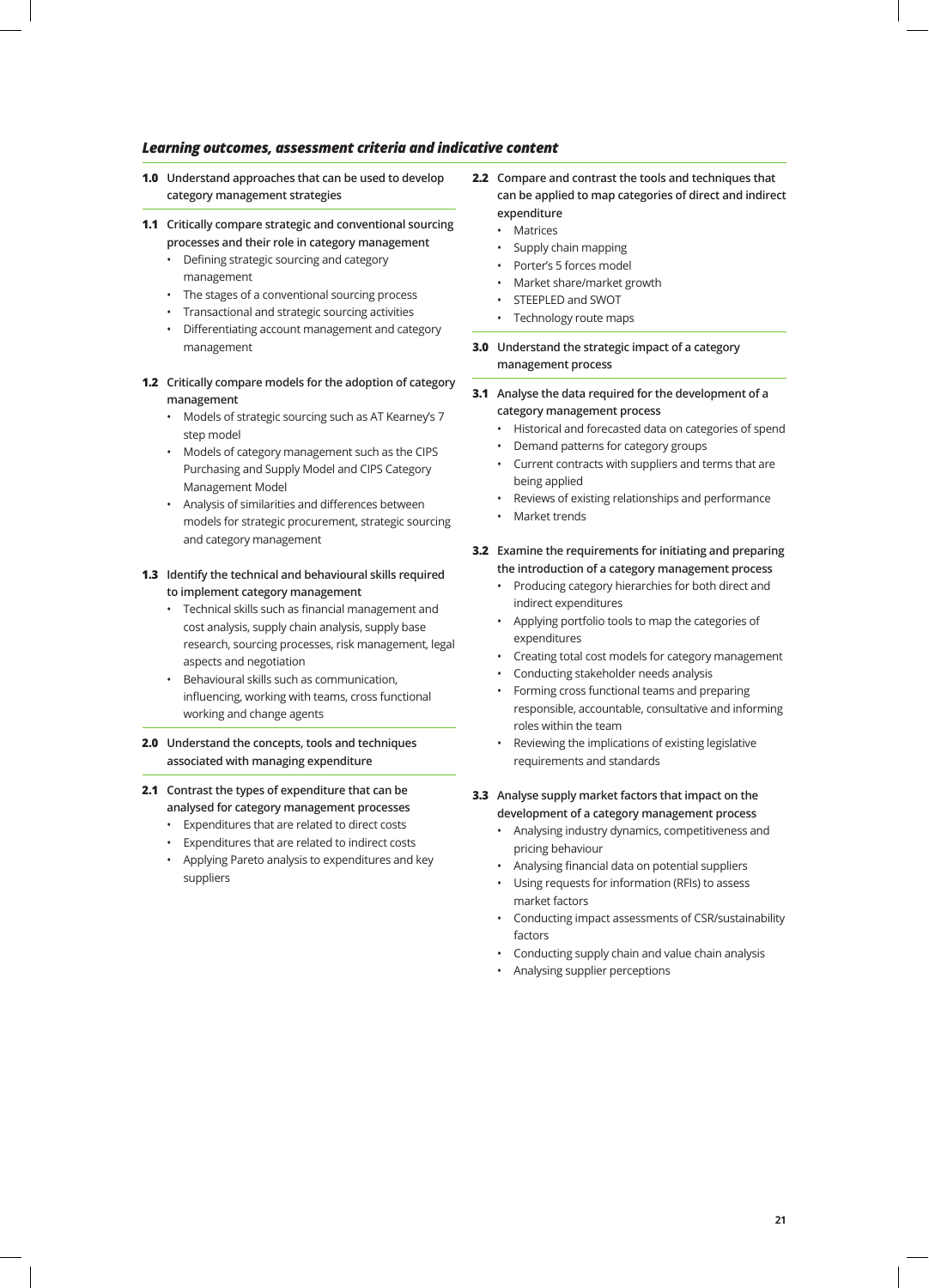### *Achieving Competitive Advantage Through the Supply Chain [L5M7]*



0000

### *Module purpose*

On completion of this module, learners will be able to assess a range of processes that support the achievement of competitive advantage and improvements in organisational performance through its supply chain.

### *Module aim(s)*

Competitive advantage is associated with the processes and procedures that an organisation has at its disposal to outperform its competitors. Many organisations see their supply chains as a significant source of achieving competitive advantage. It is therefore important that those with responsibility for managing the supply chain have a clear understanding of the approaches and techniques that are available to leverage the supply chain to achieve competitive advantage. This module is designed for such managers responsible for formulating plans and approaches to achieve competitive advantage for their organisations through the supply chain.



*CIPS GLOBAL STANDARD*

### *RESPONSE EXAM*

**1**.**5 HRS**

*EXAM DURATION*

**60 HRS** *MODULE LEARNING*

*Credit value*

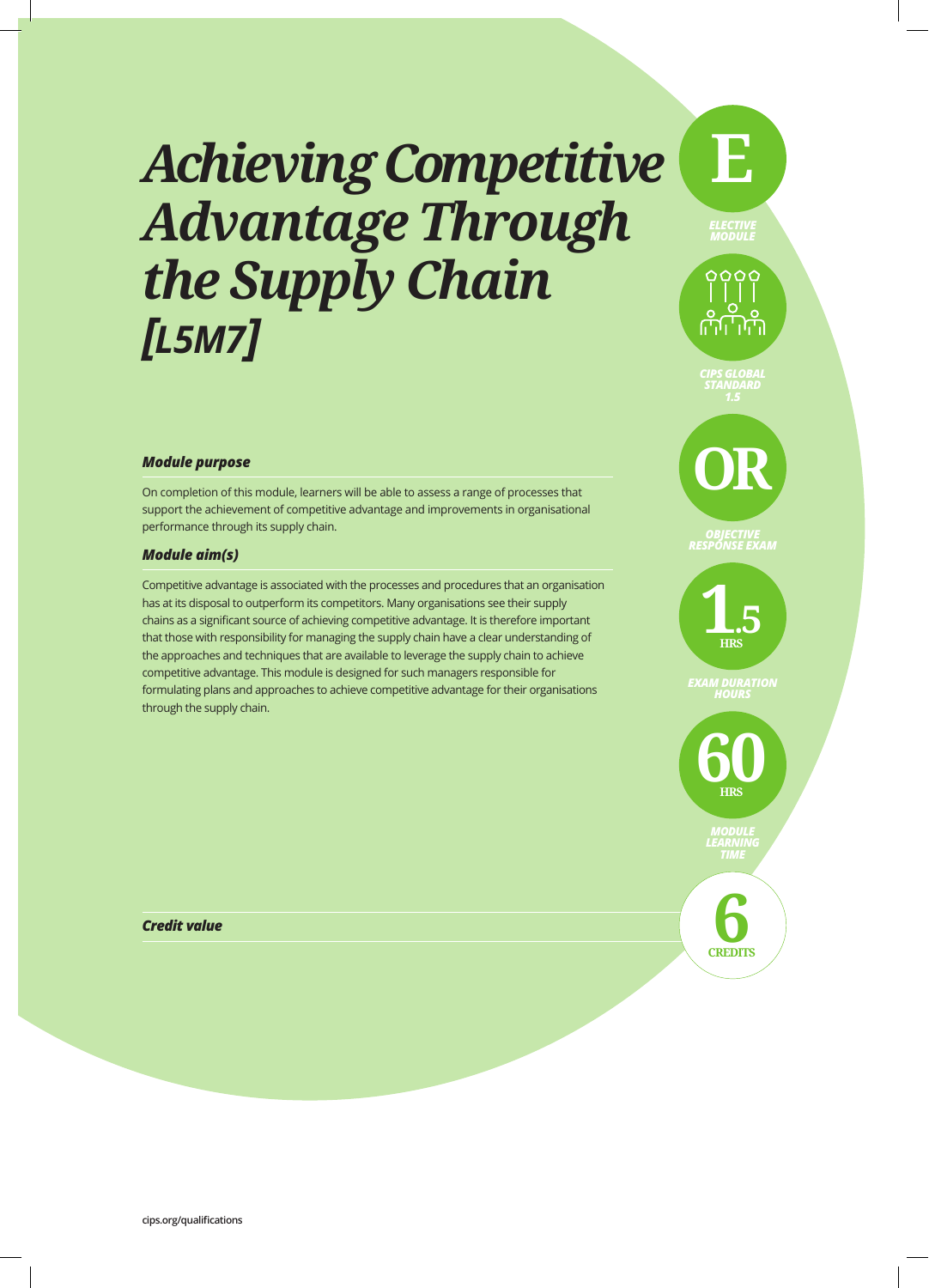- **1.0 Understand the dynamics of supply chains**
- **1.1 Compare supply chains, supply network and supply chain management** 
	- Defining supply chains, supply networks and supply chain management
	- The use of supplier tiering and network sourcing
- **1.2 Analyse the added value that effective supply chain management can deliver for the organisation** 
	- Improving quality
	- Reducing prices and total costs
	- Reducing time to market and achieving deliveries to required timescales
	- Creating innovation
	- Reducing risk and supply chain vulnerability
- **1.3 Analyse the relationship between organisational infrastructure and process management in supply chain management** 
	- Theoretical perspectives on added value
	- Aspects of organisational infrastructure: culture, organisational structure and systems
	- Process management: the sourcing process in procurement and managing stages of the process
	- Process mapping techniques
	- Value chain analysis

### **1.4 Compare approaches to improving supply chains**

- The spectrum of relationships in a supply chain
- The collaborative model of supply chain management: partnering and strategic relationship management
- The competitive model of supply chain management
- The outsourcing of work or services
- Off shoring, global procurement and low cost country sourcing
- **2.0 Understand improvement methodologies that can be used in supply chains**
- **2.1 Compare approaches to total quality management for supply chain improvement** 
	- Defining quality and total quality management
	- Approaches to quality: quality inspection, quality assurance and total quality
	- Quality versus risk
	- The importance of relationships in quality management

### **2.2 Analyse the use of statistical methods to achieve supply chain improvement**

- Collating data for performance measurement
- Developing key performance indicators (KPIs) on aspects of supply performance
- Analysing data and an introduction to statistics
- The use of the normal distribution
- Developing statistical process control
- The 6 sigma improvement methodology
- Creating continuous improvement
- **2.3 Critically appraise processes that can be used for supply chain improvement** 
	- Just-in-time (JIT) supply processes
	- The application of JIT in the service sector
	- The development of lean thinking and lean supply
	- Lean thinking compared with agile
	- The 5S methodology
- **2.4 Examine how business process re-engineering (BPR) and benchmarking can be used for supply chain improvement** 
	- The development of business process re-engineering (BPR)
	- BPR in contrast to total quality
	- The use of benchmarking in supply chains
- **3.0 Understand measures required to achieve competitive advantage in supply chains**

#### **3.1 Evaluate sources of competitive advantage**

- Competitive advantage based on lowest cost of supply
- Competitive advantage achieved through sources of differential advantage such as innovation, range of products, brand image and customer care

#### **3.2 Analyse pricing arrangements that can be used to achieve competitive advantage in the supply chain**

- The use of fixed pricing, variable pricing and cost plus arrangements
- The use of open book costing and cost transparency
- The use of incentivisation in pricing and gain share (risk/reward) mechanisms
- **3.3 Analyse cost reduction activities for a supply chain to achieve competitive advantage**
	- Supplier rationalisation and aggregation of requirements
	- The risks and benefits associated with single sourcing arrangements
	- Negotiating reductions in prices and costs
	- Collaborative and competitive models of supply
	- Value analysis and value engineering
- **3.3 Assess methods to promote greater collaboration in supply chains to support the achievement of competitive advantage**
	- Strategic versus operational suppliers
	- Creating partnership sourcing arrangements
	- Building trust with suppliers
	- The relationship life cycle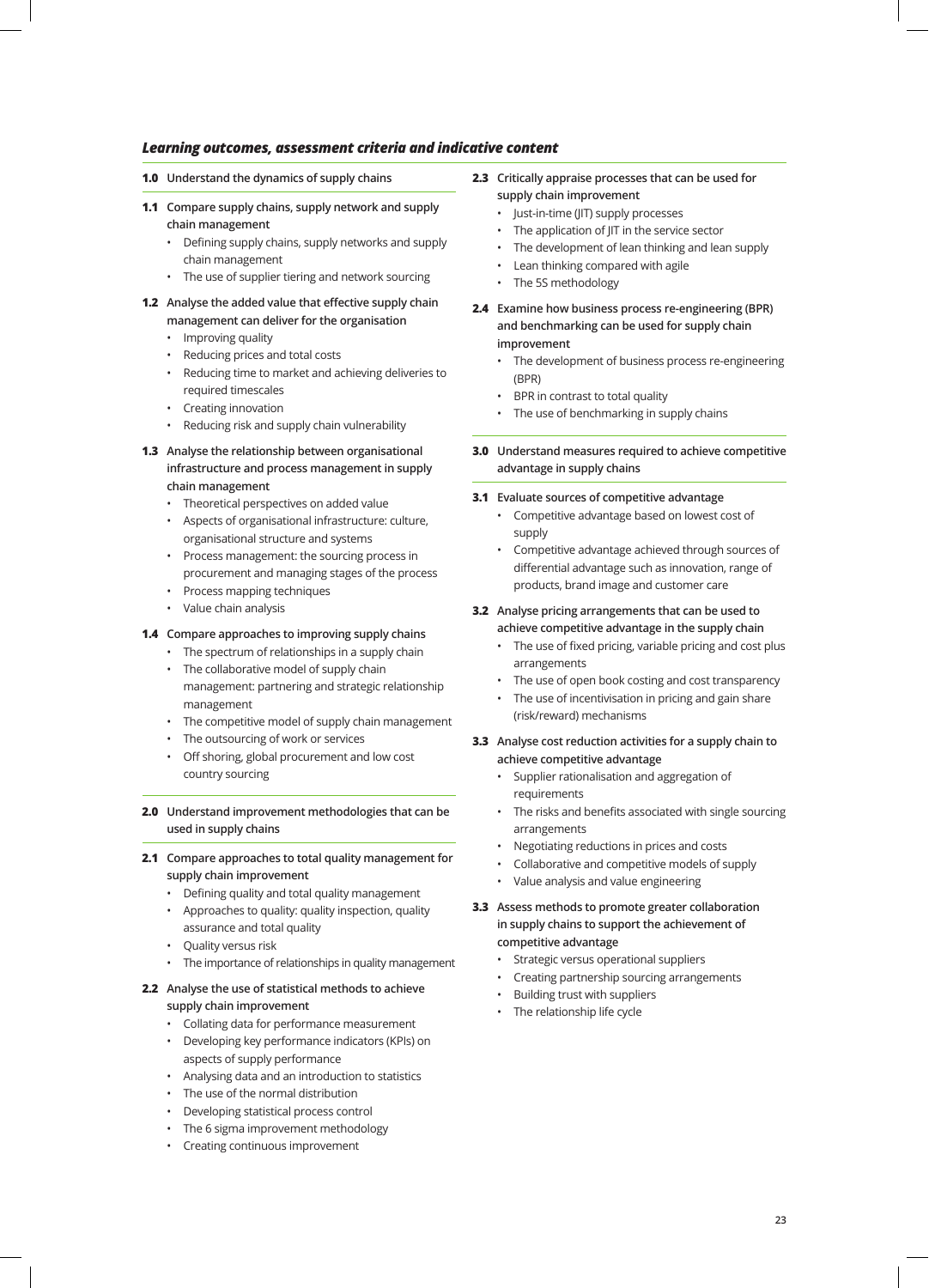### *Project and Change Management [L5M8]*

### *Module purpose*

On completion of this module, learners will be able to assess the impact and implications of projects, examine approaches applied to the planning and management of projects and recognise the challenges associated with and methods to manage, achieve and maintain organisational change.

### *Module aim(s)*

The speed of development and the drive for maintaining organisational competitiveness mean that change is inevitable in the modern workplace. Consequently, those who work and manage in organisations will be expected to deal with change initiatives and to manage those projects which are generated as a direct consequence. This module is designed for those who are involved in the procurement and supply function, who must recognise the wider environment in which they work and be prepared to apply the tools and techniques that will ultimately lead to the successful management of projects and change initiatives.

## *4.4 • 8.4* **OR**

*CIPS GLOBAL STANDARD*

**E**

*ELECTIVE MODULE*

0000

**1**.**5 HRS**

*OBJECTIVE RESPONSE EXAM*

*EXAM DURATION*

**60 HRS**

> *MODULE LEARNING TIME*

**CREDITS 6**

*Credit value*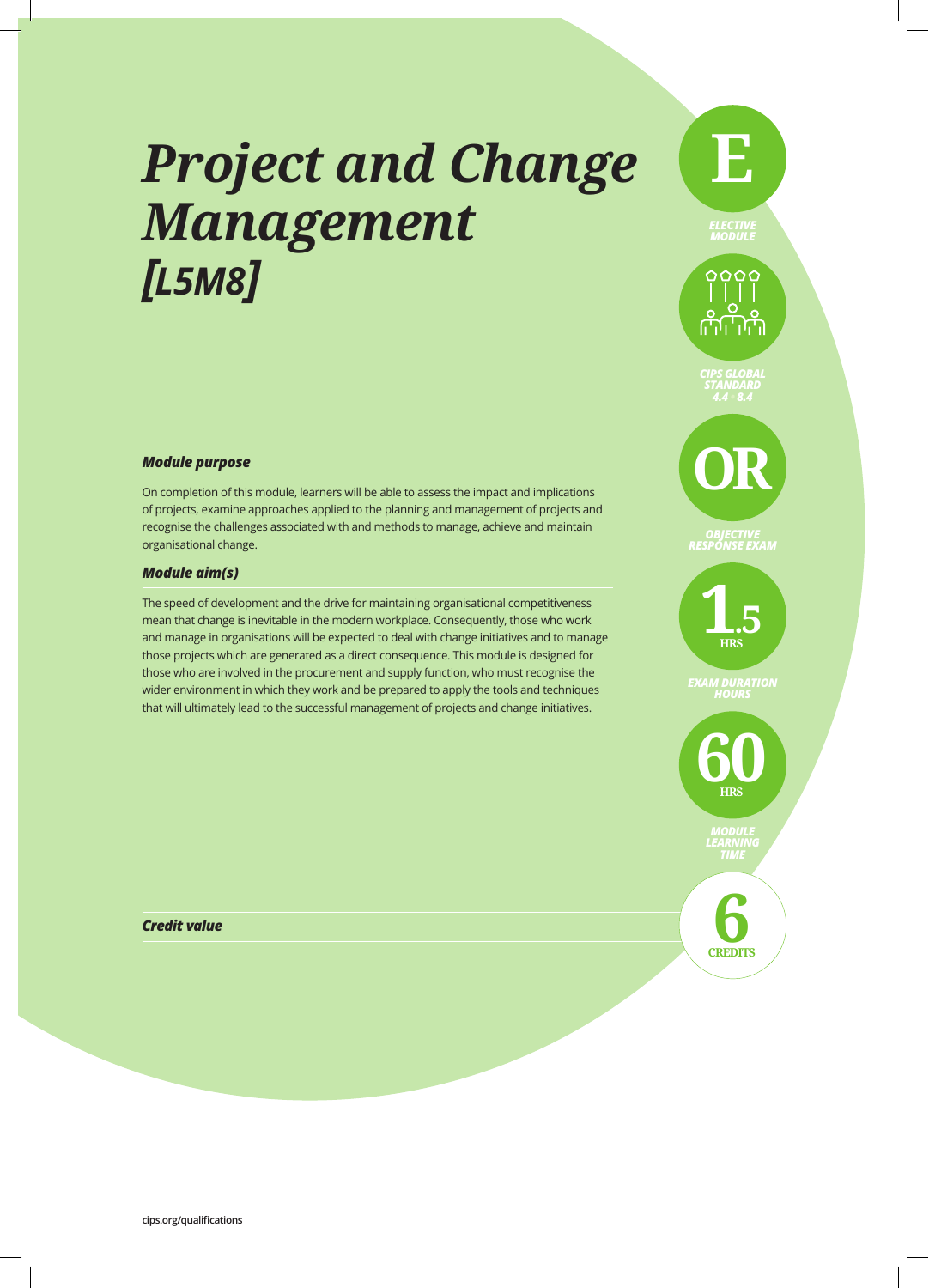**1.0 Understand aspects of projects in organisations**

### **1.1 Analyse aspects of projects in organisations**

- The relationship between programmes and projects
- Stakeholder identification, analysis and involvement
- Measures of safety, quality, cost and delivery
- Success and failure of projects
- Elements of projects
- Work breakdown structure

### **1.2 Evaluate the impact on supply chain relationships of undertaking projects**

- Supply chain networks for projects
- Relationships with sub-contractors
- Consortiums and joint ventures for projects
- Traditional and contemporary relationships
- Project partnering and strategic partnering

#### **1.3 Analyse the resources for projects**

- Resource loading and levelling
- Multi project scheduling and resource allocation
- Information technology systems for project management
- Leading and managing projects
- Critical chain methodology
- Asset finance and the role of banks

### **1.4 Analyse the project life cycles of projects**

- Perspectives on project life cycles
- Project initiation
- Organising projects and project implementation
- Co-ordination in project management
- Project control
- Project closure
- Project review

### **2.0 Understand the concept of organisational change and how it can be achieved**

#### **2.1 Analyse the types of organisational change**

- Evolution
- Adaption
- Revolution
- Reconstruction
- Closed, contained and open-ended change

### **2.2 Analyse situations that lead to organisational change**

- Organisational life cycle
- SWOT and PEST analysis and factors
- Internal drivers
- Future trends and innovation
- Multiple-cause diagrams and simultaneous change
- Changes in management and structure
- Cycle of competitive behaviour and reactive breakpoints

#### **2.3 Evaluate organisational responses to change**

- Environmental turbulence
- Resistance to change
- Cynicism and scepticism
- The challenge of maintaining change
- The change cycle loss, doubt, discomfort, discovery, understanding, integration
- **2.4 Analyse methods to manage, achieve and maintain change**
	- Collaborate, communicate, direct and coerce
	- Clarify goals
	- Refine methods and procedures
	- Empowerment and ownership
	- Incremental adjustment
	- Lean and value stream mapping
	- Monitor and maintain changes
	- The change spectrum hard (difficult) vs. soft (messy) problems
- **3.0 Understand approaches to the planning and management of projects and change initiatives**

#### **3.1 Evaluate structures for corporate governance**

- Project boards/executive
- Project responsibility charting
- The use of project initiation documents
- Structures of project management such as project, functional and matrix
- Project reporting

### **3.2 Analyse the common objectives for projects**

- Identifying goals and objectives of projects
- The balance between cost, quality and time in projects
- Technology project development
- Building sustainability into major projects
- Impact on the community for major projects
- Communicating project objectives to the supply chain

#### **3.3 Analyse approaches to the management of risks for projects**

- Identifying assumptions and risks
- Risk simulation
- Risk registers
- Risk accountability
- The management of risk in supply chains
- **3.3 Critically compare methodologies for the planning of projects** 
	- Sequencing activities
	- Network techniques including project evaluation and review techniques (PERT) and critical path method (CPM)
	- Gantt charts and baselines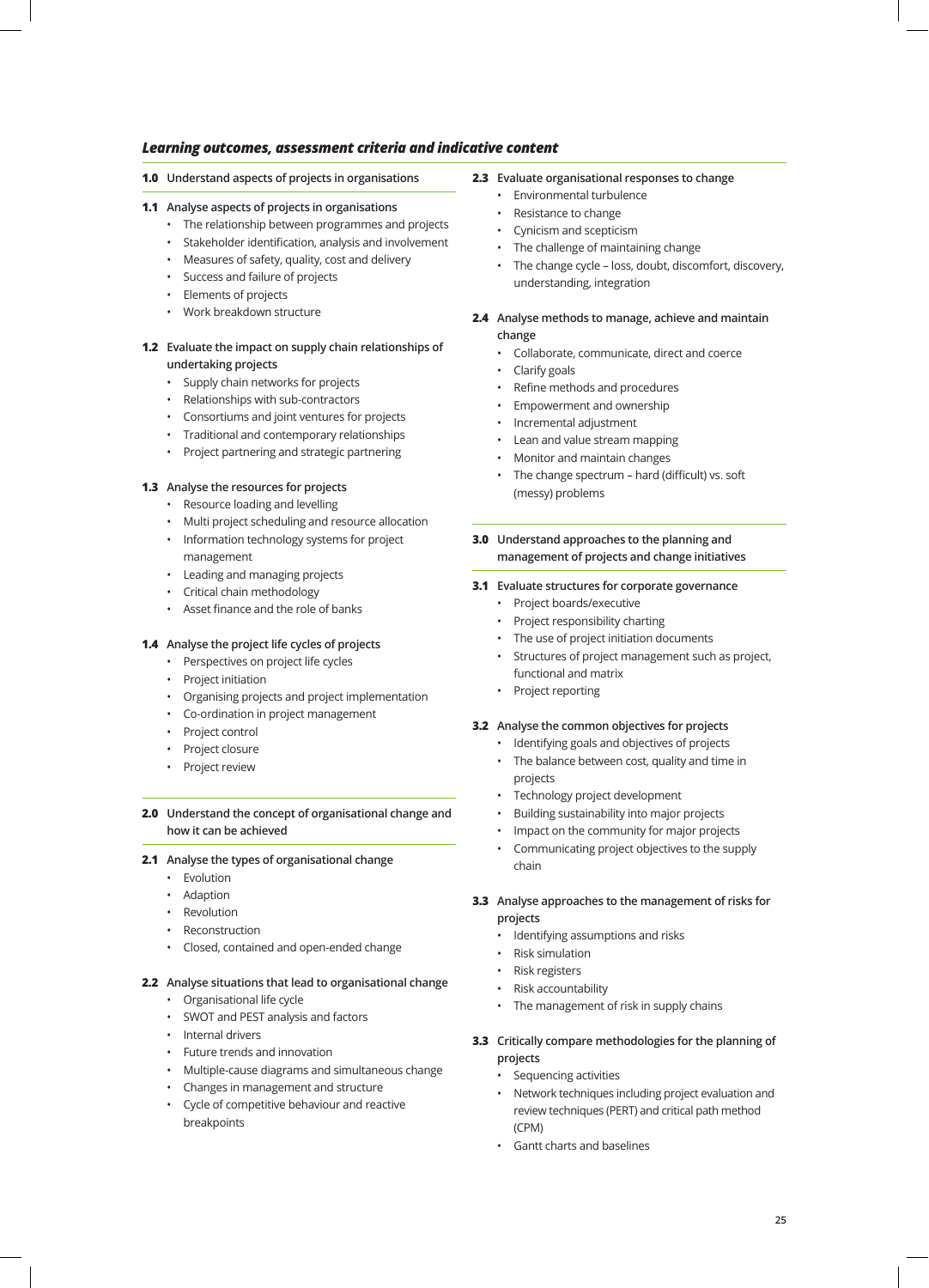### *Operations Management [L5M9]*

### *Module purpose*

On completion of this module, learners will be able to understand the concepts of operations management that link to the efficiency and effectiveness of the supply chain and explain plans, designs, processes and systems for the improved control or improvement of supply chain operations.

### *Module aim(s)*

In order to ensure success an organisation must create and adopt processes that ensure the consistent production of products and/or services that meet customer demand, both in terms of quantity and quality. This is the responsibility of those who manage the supply chain operations function. This module is designed to enable those involved in procurement and supply to assess techniques that are aimed at improving supply chain operations to the overall benefit of the organisation.

### *ELECTIVE MODULE*  $0000$ *CIPS GLOBAL STANDARD 4.2 • 4.3 • 4.4* **OR**

**E**



*OBJECTIVE RESPONSE EXAM*

*EXAM DURATION*



*MODULE LEARNING TIME*

**CREDITS 6**

*Credit value*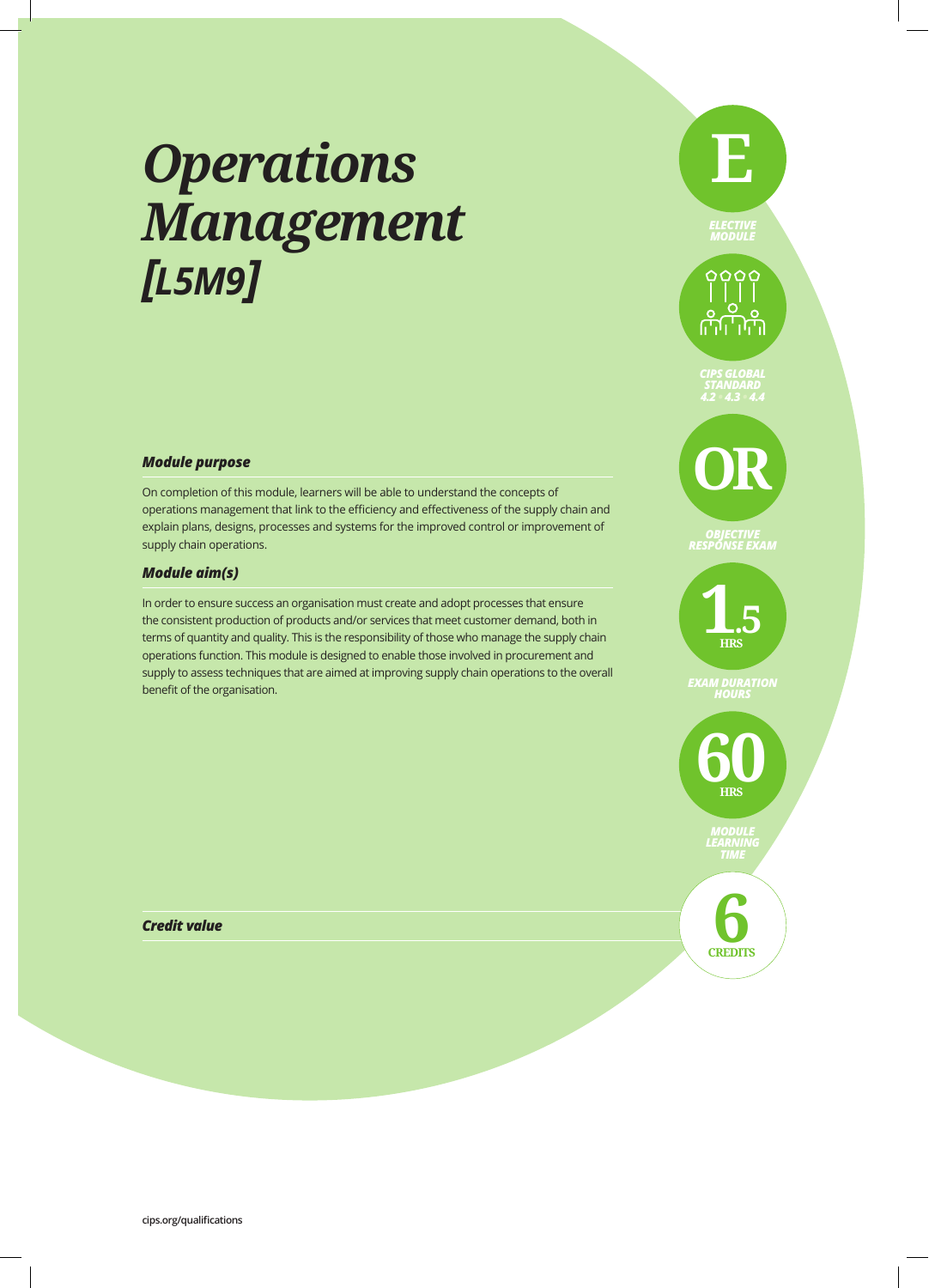- **1.0 Understand the concept and scope of operations management**
- **1.1 Analyse the role and activities of operations management in organisations** 
	- Definitions of operations and operations management
	- The extent of operations management in organisations
	- Operations management in different types of organisations

### **1.2 Critically assess the objectives and strategies of operations management**

- From implementing to supporting to driving strategy
- The stages of development of operations strategy
- The performance objectives of operations management (quality, speed, dependability, flexibility and cost)
- Top down and bottom up perspectives of operations strategy
- Order qualifying and order winning objectives of operations management

### **1.3 Evaluate operations management processes**

- The input transformation -output' model of operations management
- The dimensions of operations processes (volume, variety, variation and visibility)
- The activities of operations processes

### **1.4 Analyse the application of operations management across supply chains**

- Operations management in manufacturing, services, retail, construction, and public sector supply chains
- The impact of operations management on global sourcing
- Examples of operations management in different supply chains

**2.0 Understand improvement methodologies that can be applied in operations management** 

### **2.1 Analyse tools for improving performance in operations management**

- The use of performance measurement in operations management
- Setting performance targets
- Benchmarking in improving operations management
- Building continuous improvement
	- The use of business process re-engineering
- **2.2 Explain techniques in failure prevention and recovery that can be applied in operations management** 
	- Measuring failure and the impact of failure
	- Mechanisms to detect failure
	- Failure mode and effect analysis
	- Improving process reliability
	- Maintenance and approaches to maintenance
	- Failure distributions
	- Business continuity
- **2.3 Evaluate the role of total quality management in operations management** 
	- Approaches to total quality management
	- The differences between total quality and quality assurance
	- The work of pioneers of total quality management (such as Deming, Juran)
- **2.4 Analyse techniques for quality improvement that can be applied in operations management** 
	- Diagnosing quality problems
	- The use of statistical process control
	- Variation in process quality
	- The Taguchi loss function
	- Poka yoke
	- The Six Sigma approach to quality improvement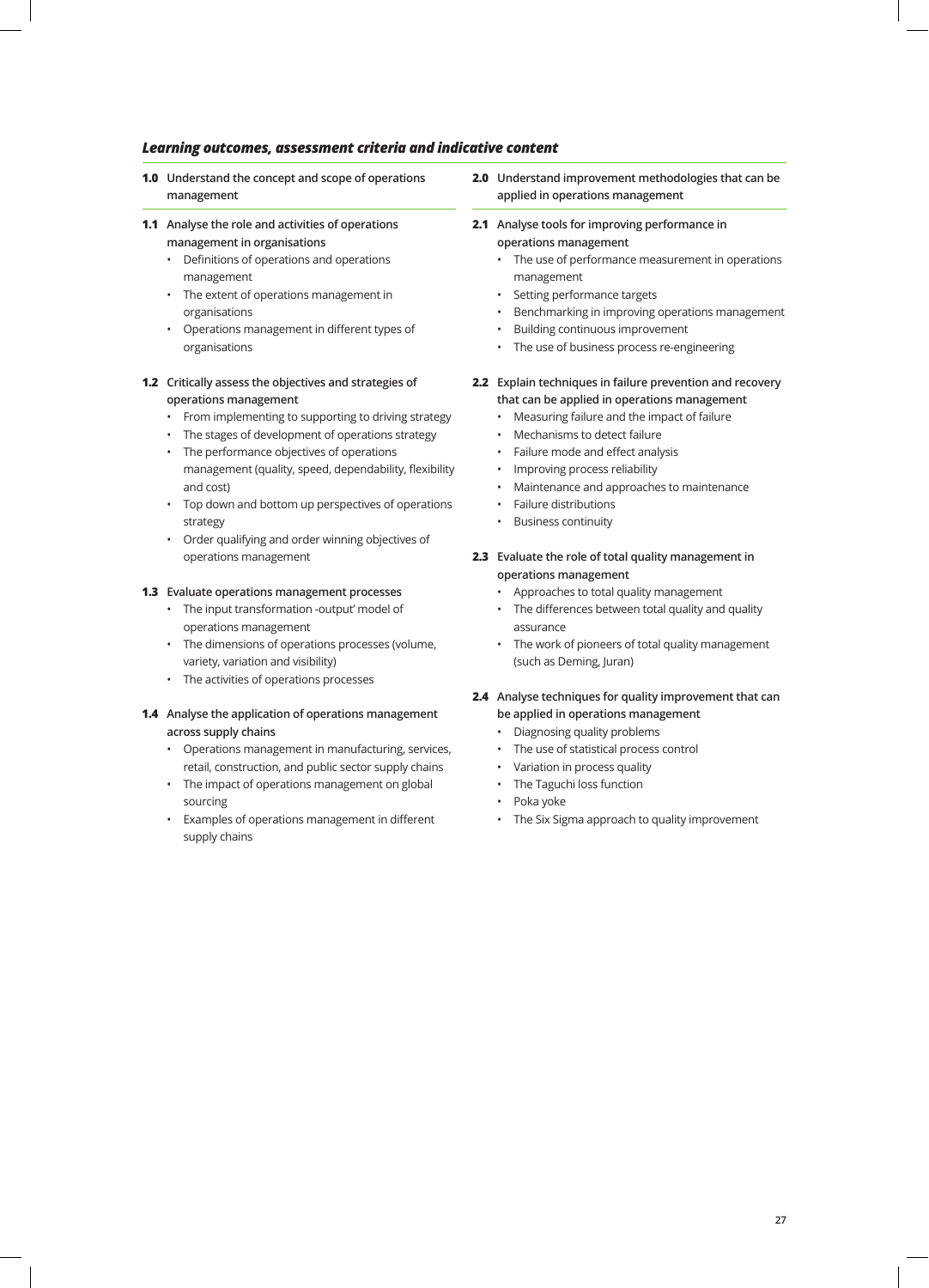## *Logistics Management [L5M10]*

### *Module purpose*

On completion of this module, learners will be able to understand the concepts of logistics management that link to the efficiency and effectiveness of the supply chain and explain plans, designs, processes and systems for the improved control or improvement of supply chain logistics.

### *Module aim(s)*

In order to ensure success an organisation must create and adopt processes that ensure the consistent delivery of products and/or services that meet customer demand, both in terms of quantity and quality. This is the responsibility of those who manage the supply chain logistics function. This module is designed to enable those involved in procurement and supply to assess techniques that are aimed at improving supply chain logistics to the overall benefit of the organisation.



**E**

### **1**.**5 HRS**

*OBJECTIVE RESPONSE EXAM*

*EXAM DURATION*



*MODULE LEARNING TIME*

*Credit value*

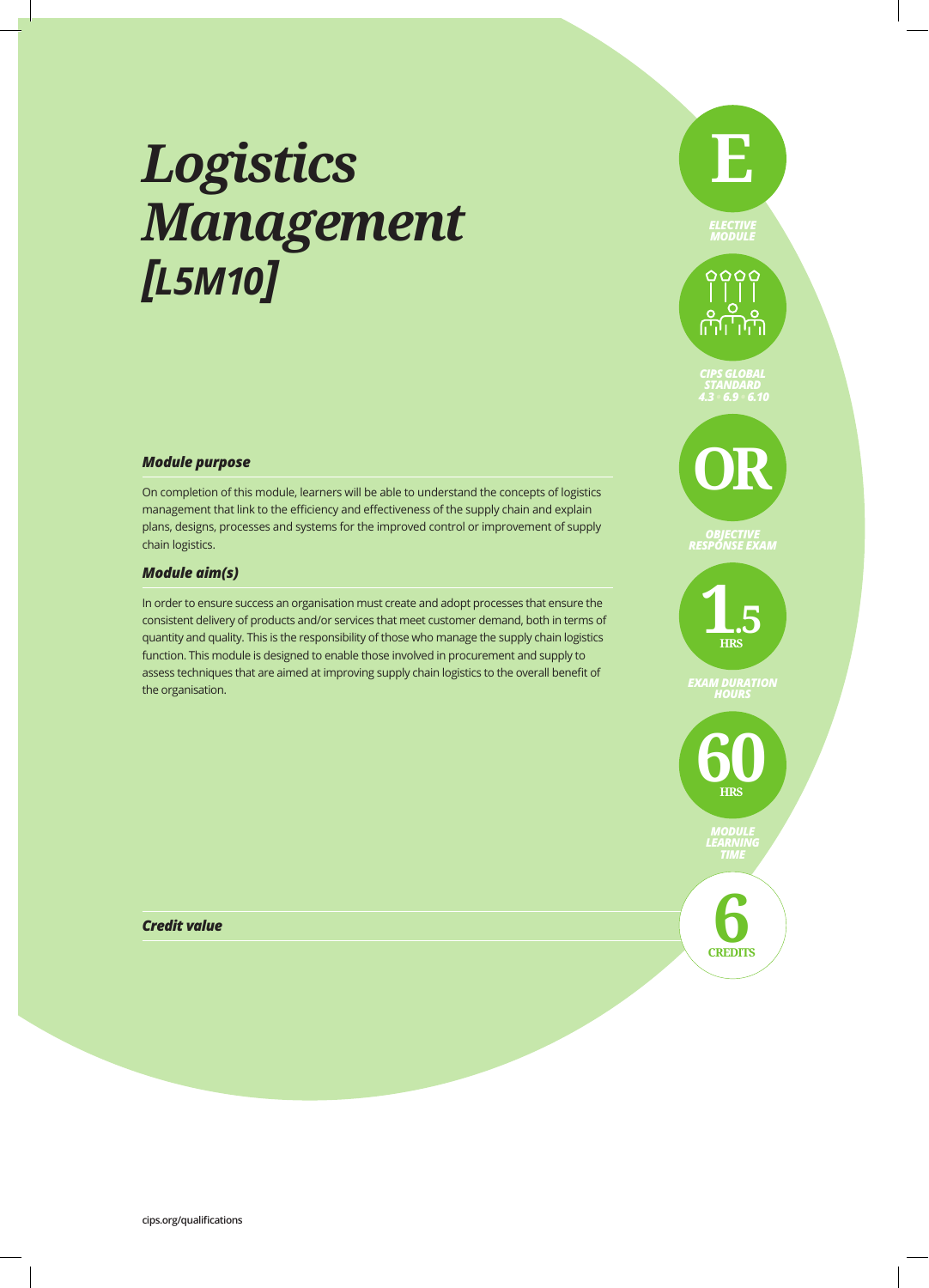- **1.0 Understand the concept of logistics management**
- **1.1 Analyse the role and activities of logistics**
	- **management**
	- Defining logistics
	- The elements of logistics management: integration of information, transportation, inventory, warehousing, material handling, packaging and security
	- The different areas of logistics: procurement, production, distribution, after sales and disposals
	- Logistics and supply chain management

### **1.2 Analyse the concept of integrated logistics**

- The total logistics concept
- The total costs concept of logistics
- Pipeline inventory and logistics
- Multimodal transportation

### **1.3 Evaluate aspects of competitive advantage that can be achieved through logistics management**

- Sources of competitive advantage through logistics
- Matching logistics to business strategy
- Levels of customer service
- Measuring customer service
- Service lifecycle management
- The financial impact of logistics

### **1.4 Critically appraise the use of technology in logistics management**

- Coding and bar coding in logistics
- Order tracking technologies
- Auto Identification Data Capture (AIDC) technology in logistics
- Radio Frequency Identification (RFID) in logistics
- E-fulfilment in logistics
- Warehouse management systems (WMS)
- Integrating systems in the logistics supply chain
- **2.0 Understand capacity planning and control in logistics management**
- **2.1 Analyse techniques that can be applied to planning and control in logistics management** 
	- The difference between planning and control
	- Achieving balance between planning and control
	- Responding to demand
	- Loading, sequencing and scheduling
- **2.2 Explain techniques that can be applied to capacity management** 
	- Defining capacity
	- Capacity constraints
	- Planning and controlling capacity
	- Forecasting demand fluctuations
	- Measuring capacity
	- Capacity planning through level capacity plans, chase demand plans or demand management
- **2.3 Analyse the use of Materials Requirements Planning (MRP) Systems technology for planning and control in Logistics management** 
	- MRP and MRP II
	- ERP
	- Master production scheduling
	- Bills of materials
	- Inventory data
	- MRP calculations
	- The limitations of MRP systems

### **2.4 Analyse the use of reverse logistics as a process**

- The challenge of customer returns and returns management
- Customer returns policies
- Redistribution of returns to the supply chain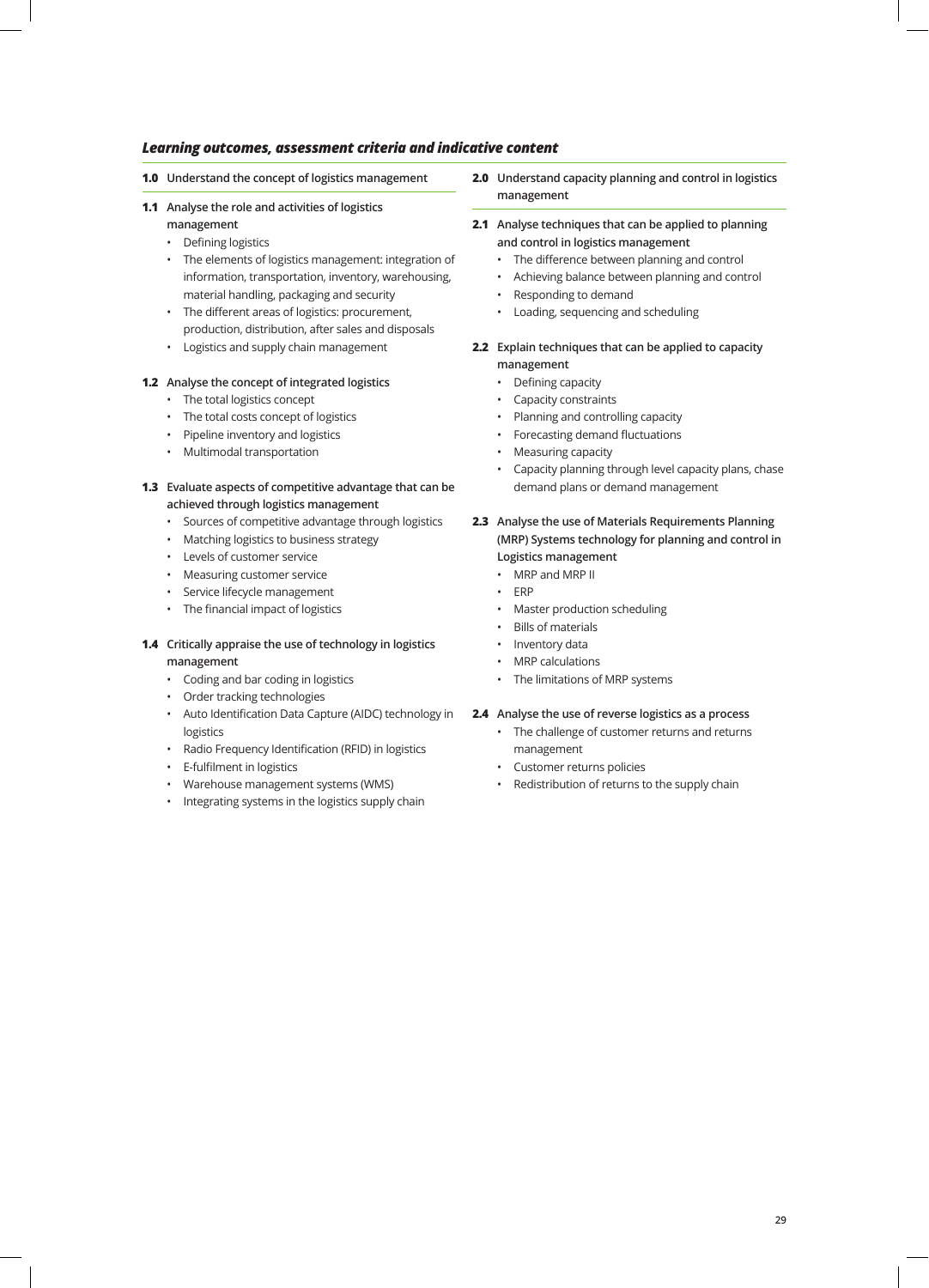## *Advanced Negotiation [L5M15]*

### *Module purpose*

On completion of this module learners will be able to examine the key stages of the negotiation process and the influence of relationships and ethics on the process. They will also assess the methods and behavioural factors which can influence others.

### *Module aim(s)*

Those involved in procurement and supply activity will create and manage formal agreements which will be critical to organisational success. Part of the developmental process for such agreements will rely upon effective negotiations with stakeholders and/or suppliers and also the ability to influence the individuals and groups involved. This module is designed for those managers who may be faced with preparing for and completing negotiations



**E**

**1**.**5 HRS**

*EXAM DURATION*



*MODULE LEARNING TIME*

*Credit value*

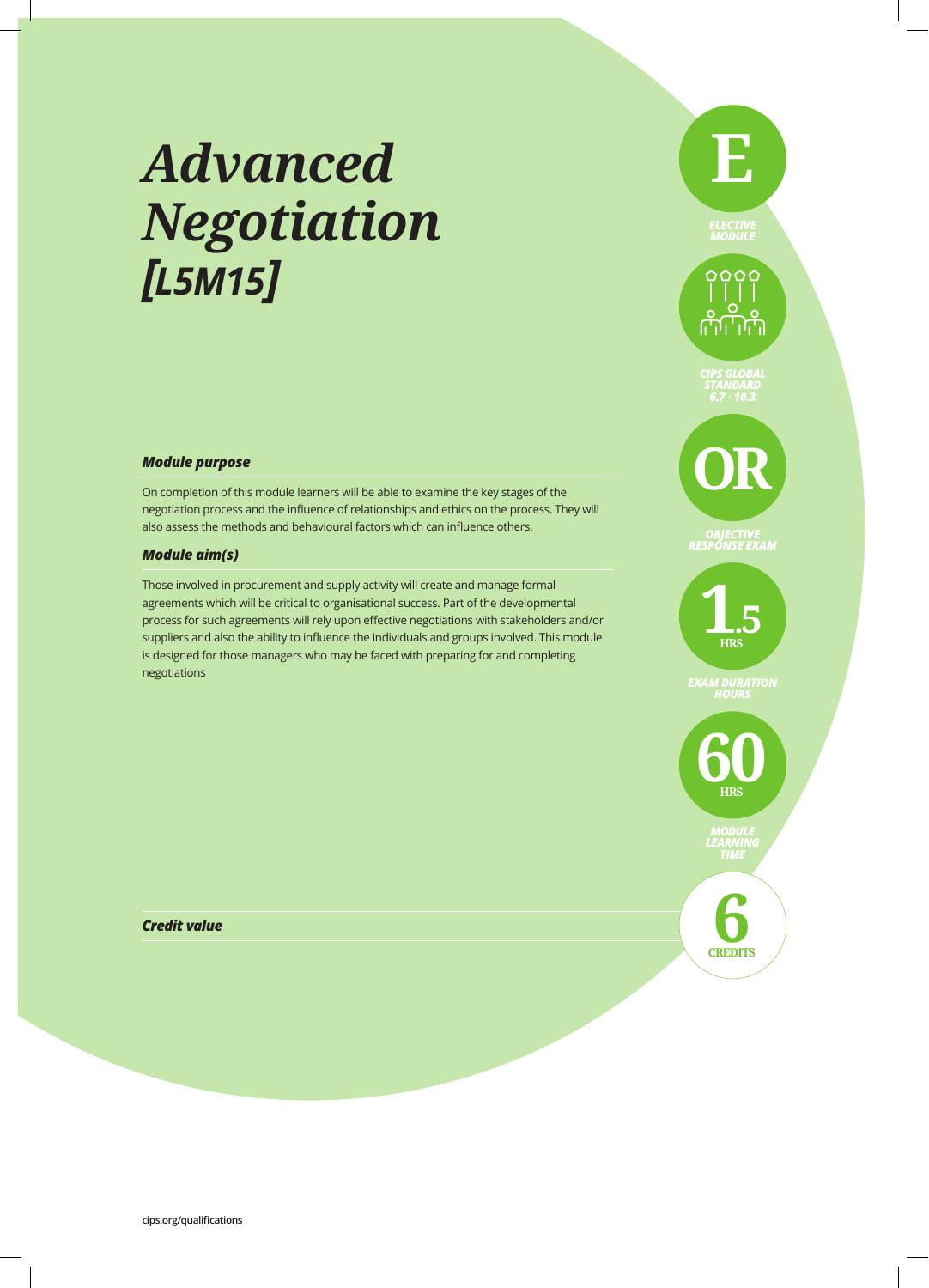- **1.0 Understand the key stages which impact on the negotiation process and outcomes**
- **1.1 Analyse pre-negotiation and the associated preparation that should be made** 
	- Who is to negotiate team vs. individual advantages vs. disadvantages
	- The venue, intelligence gathering, clear objectives, strategy and tactics, rehearsal
	- Negotiation agenda advantages vs. disadvantages

### **1.2 Examine negotiation and the associated strategies, tools and techniques**

- Specialist tools of negotiation
- Framing an agenda
- Questions to elicit information and apply pressure
- Concessions to secure movement
- Reciprocated concessions
- Understanding the personalities of one's opponents and their motivational drivers
- Deadlocked negotiations
- The effects of lengthy negotiations, tiredness and concentration
- Concluding the negotiation, planning, agreements, benefits and value added

#### **1.3 Examine post-negotiation actions**

- Clear agreements
- Selling the agreements to stakeholders
- Implementing agreements, planning, contracts, joint implementation teams, performance reviews and continuous improvement
- Establish monitoring procedures
- **2.0 Understand negotiation relationships and ethics**
- **2.1 Assess the changing relationships within the negotiation process** 
	- Honesty and working relationships
	- Build mutual trust
	- Assess the situation
	- Place negotiation in the long-term context

#### **2.2 Analyse ethics and its influence on the negotiation process**

- Positional negotiation
- Principled negotiation
- Separate the people from the problem
- Identify options for mutual gain win-win
- Sharing of information and data
- Cultural factors
- Bribery, corruption and fraud
- **3.0 Understand methods and behavioural factors which can influence others**
- **3.1 Assess methods to influence individuals and groups** 
	- Building networks of trust and influence
	- Creating alliances
	- Identifying and dealing with conflict and resistance
	- Managing ambiguity and uncertainty
- **3.2 Assess the behavioural factors that might influence individuals** 
	- Attitudes and responses
	- Motivation
	- Groups vs. informal organisations
	- Leadership style and systems management
	- Consultation and participation
	- Empowerment
	- Organisational structure